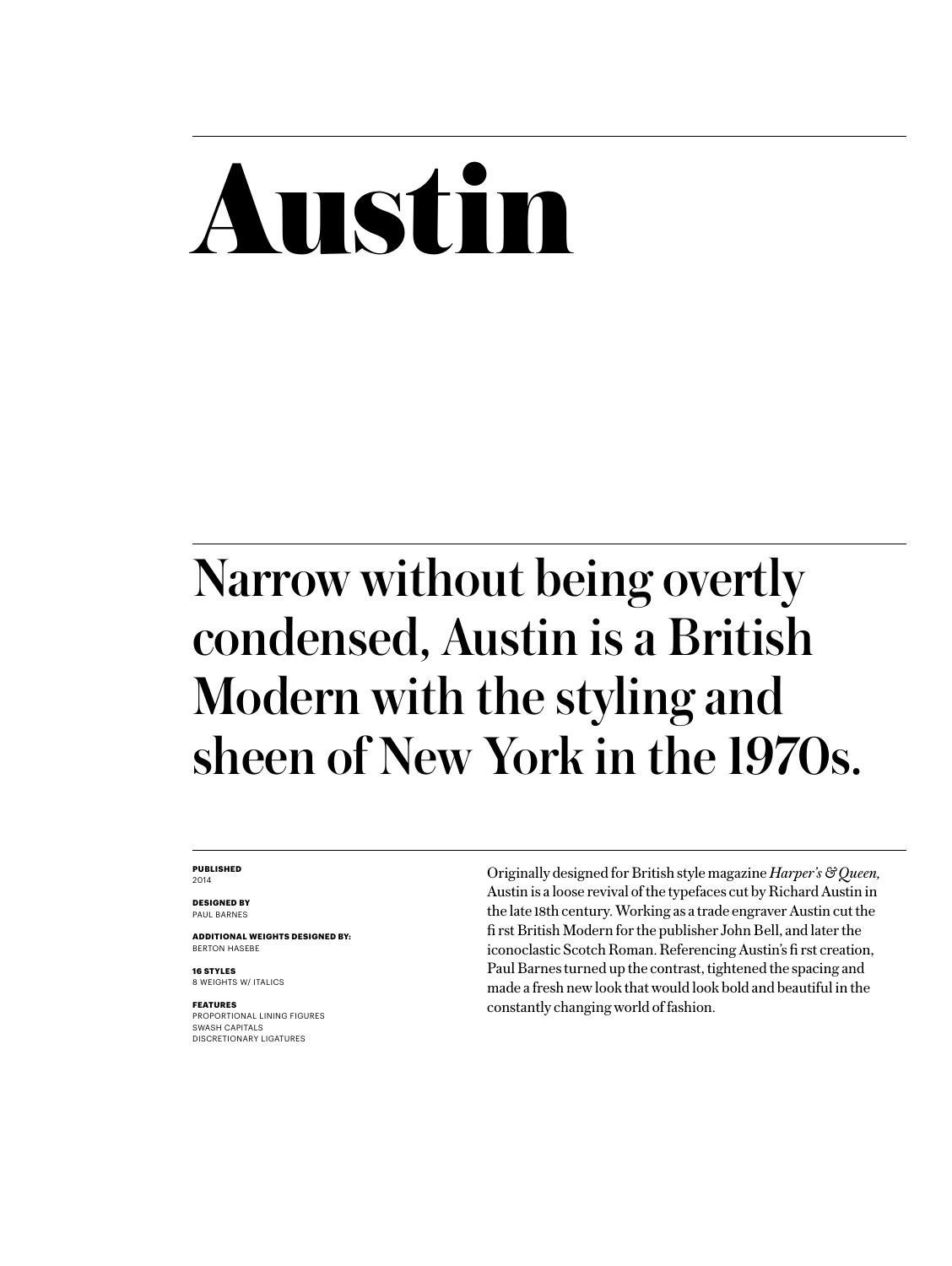Austin 2 of 31

Austin Light *Austin Light Italic* Austin Roman *Austin Italic* Austin Medium *Austin Medium Italic* **Austin Semibold** *Austin Semibold Italic* **Austin Bold** *Austin Bold Italic* **Austin Extrabold** *Austin Extrabold Italic* Austin Fat *Austin Fat Italic* Austin Ultra *Austin Ultra Italic*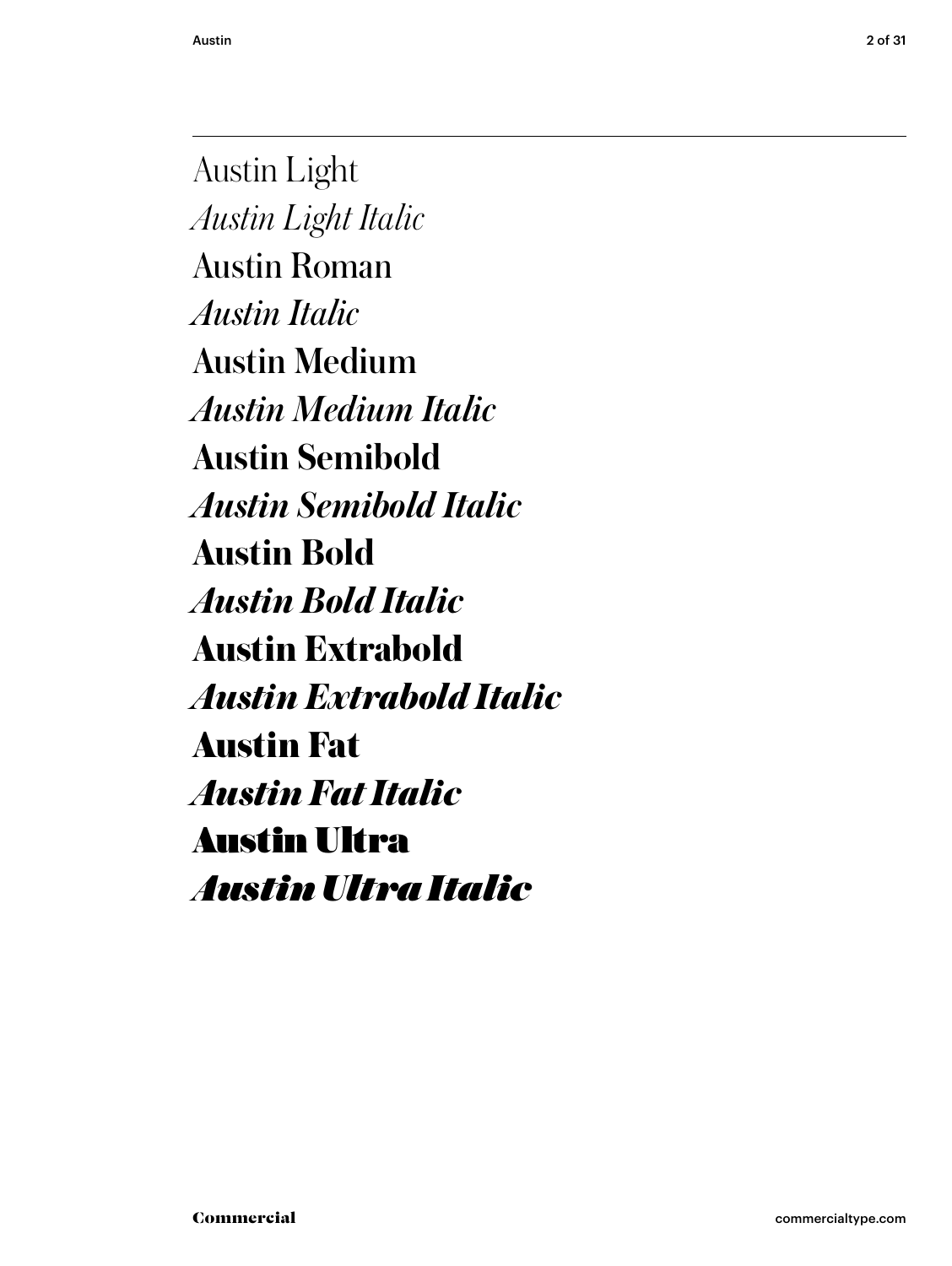### **RECOMMENDED MINIMUM & MAXIMUM SIZES**

AUSTIN TEXT, 8–24 PT

THE OLD ENGLISH EAST INDIA COMPANY was established in 1600 and granted a Royal Charter by Queen Elizabeth. In their first seven voyages, which they fitted out for India, they appear to have traded mainly in saltpetre, cotton, silk, tea, and opium. In 1671

AUSTIN, 30 PT +

## The team may combine forces As a joint stock & TOOK

AUSTIN HAIRLINE, 96 PT + Glean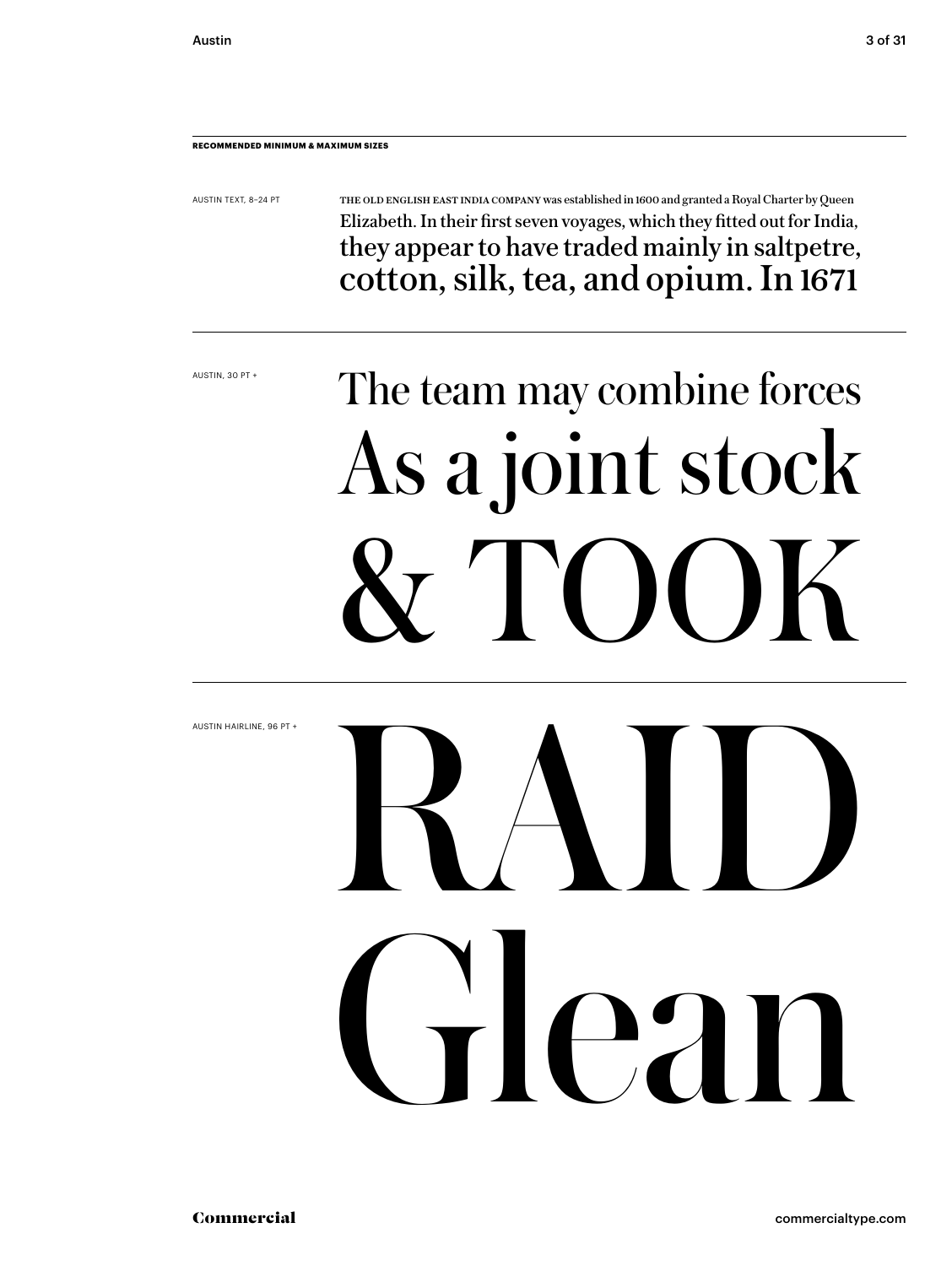# Educational<br>LITERATE<br>Bexleyheath<br>*Contributors*<br>ANTIQUES<br>Prehistorical LITERATE. Bexleyheath AUSTIN LIGHT, 100 PT

## *Contributors ANTIQUES Prehistorical*

AUSTIN LIGHT ITALIC, 100 PT [SWASH A Q]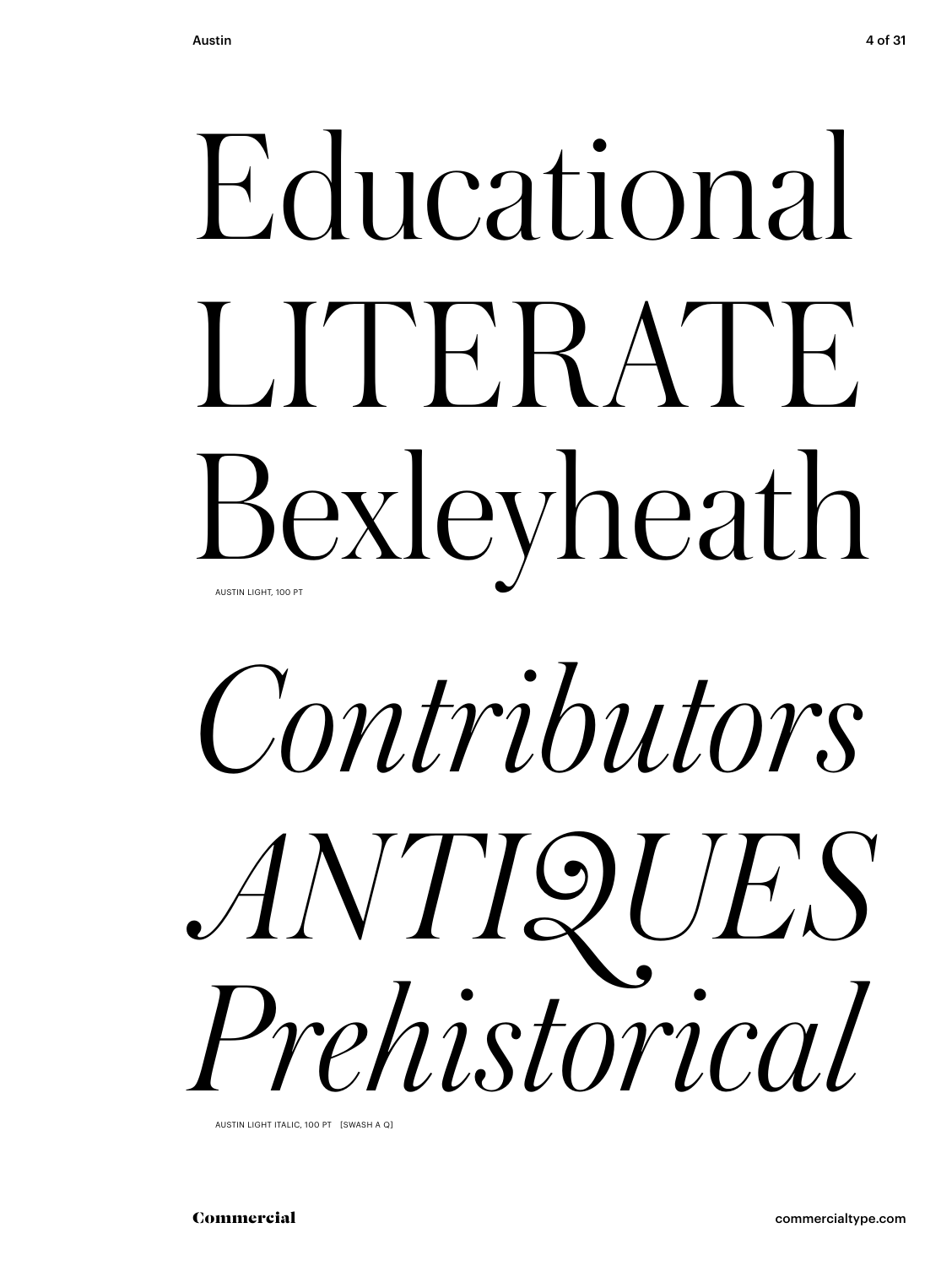## Bibliografia ITALIANO Canterbury AUSTIN ROMAN, 100 PT

## *Economical RELIGIÃO Demografía* AUSTIN ITALIC, 100 PT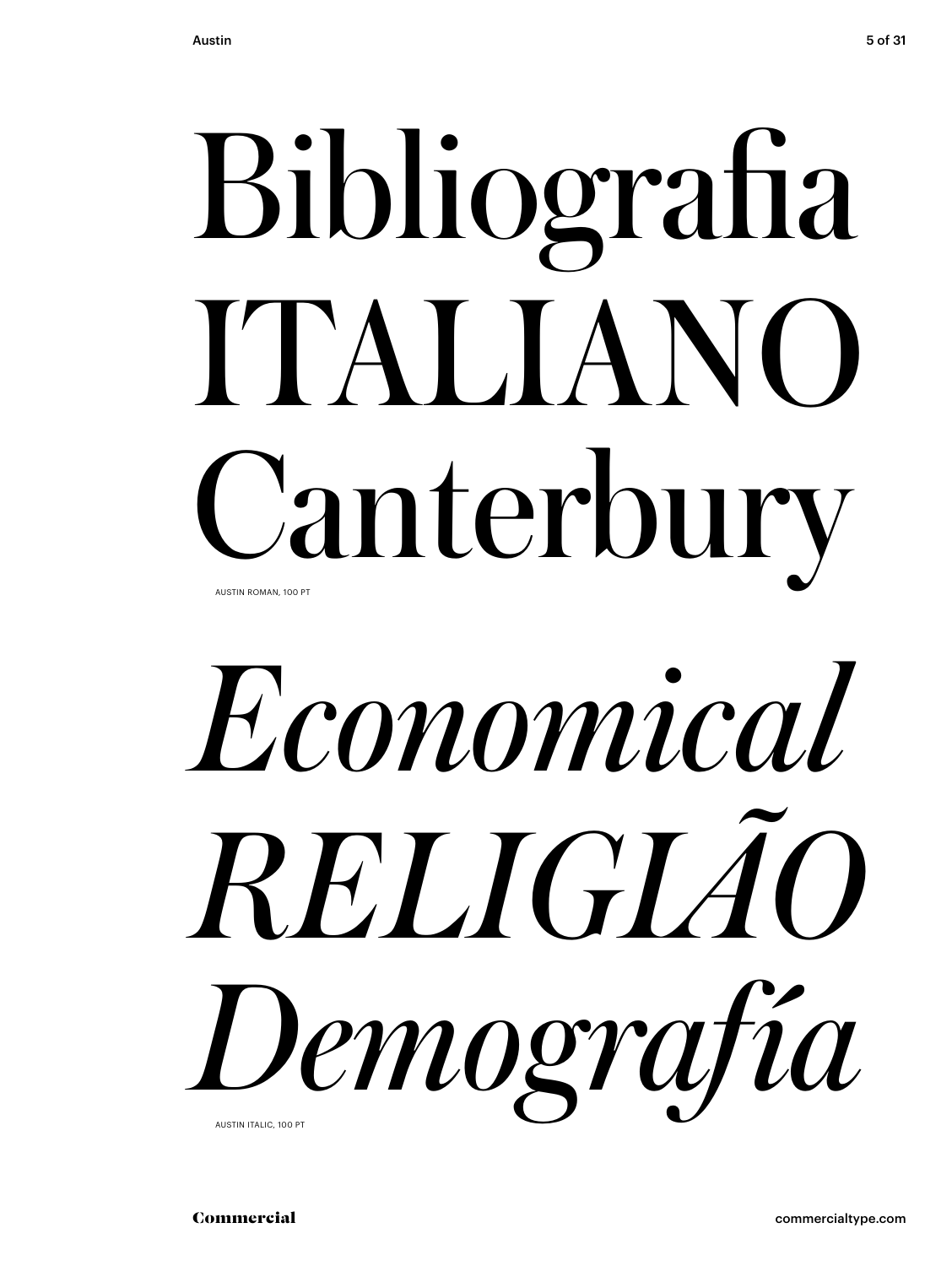# HØSTENS Lancashire

AUSTIN MEDIUM, 100 PT

Interacting<br>HØSTENS<br>Lancashire<br>*Farringdon<br>ENTROPY*<br>S*heffielders Farringdon ENTROPY Sheffi elders* AUSTIN MEDIUM ITALIC, 100 PT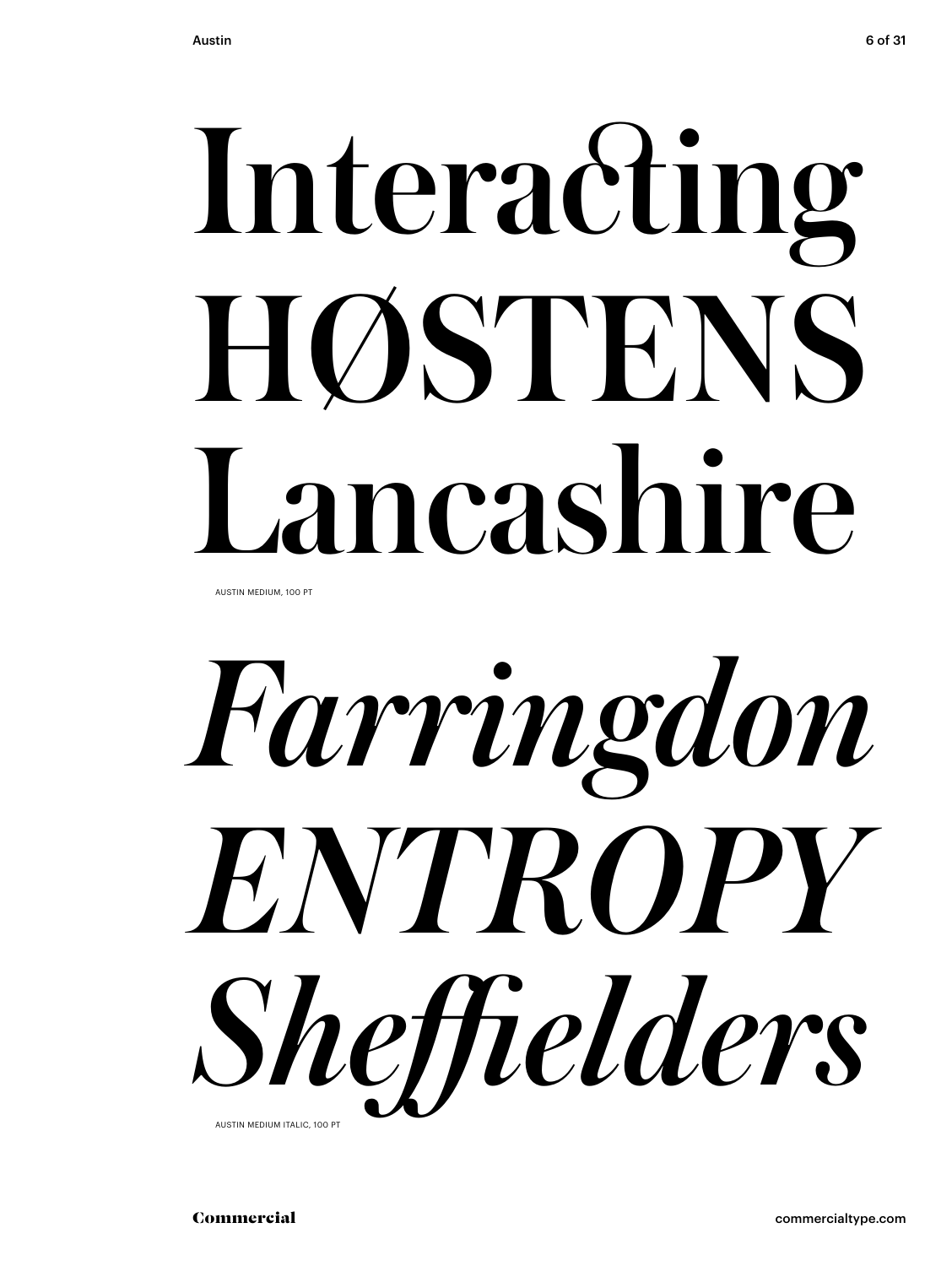## 'Iypografie **DESPUÉS Gloucester**

AUSTIN SEMIBOLD, 100 PT

*Gießereien JACKSON Astonished*

AUSTIN SEMIBOLD ITALIC, 100 PT [SWASH J]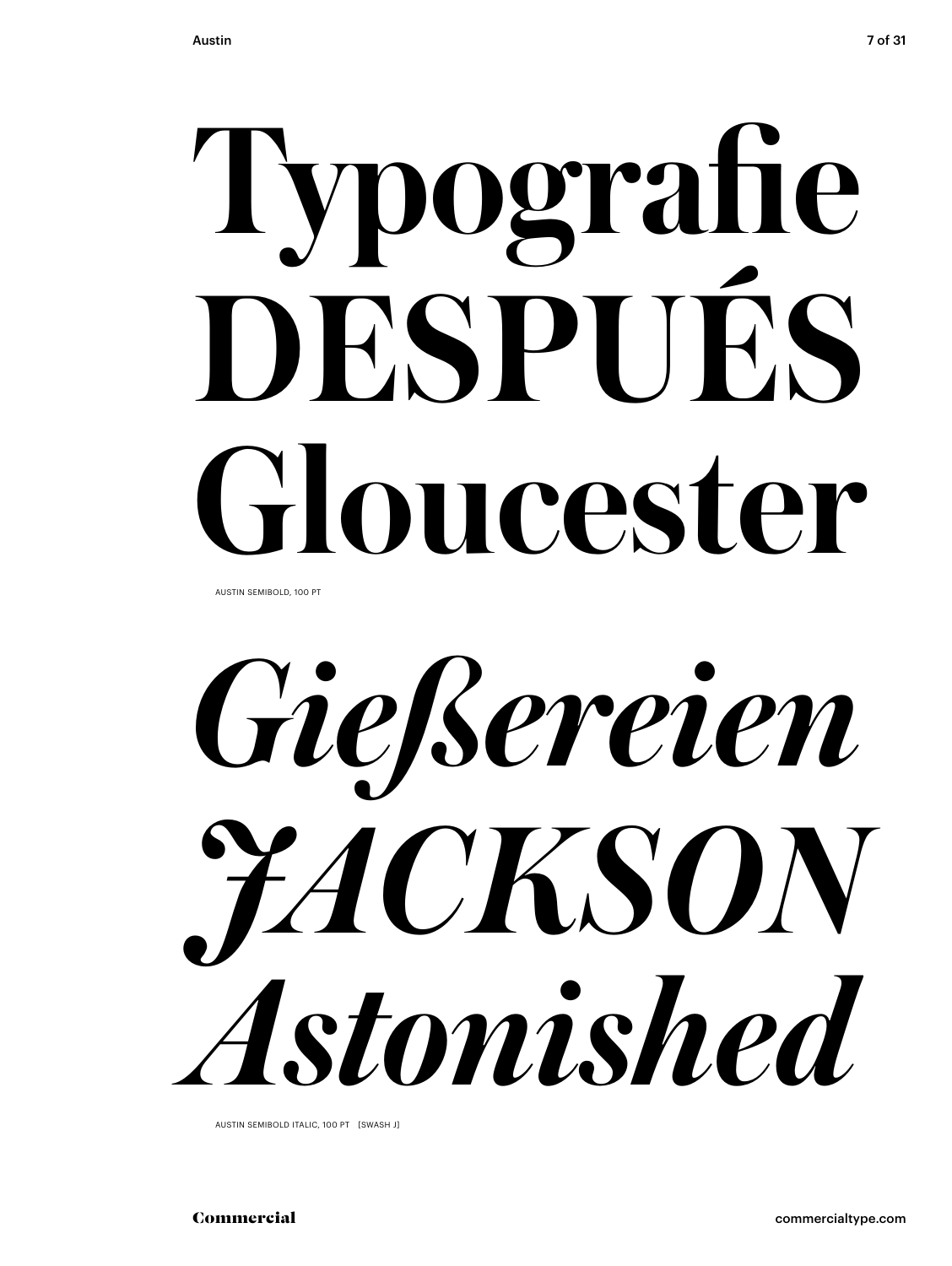# **STEVENS Educación**

AUSTIN BOLD, 100 PT



AUSTIN BOLD ITALIC, 100 PT [SWASH N]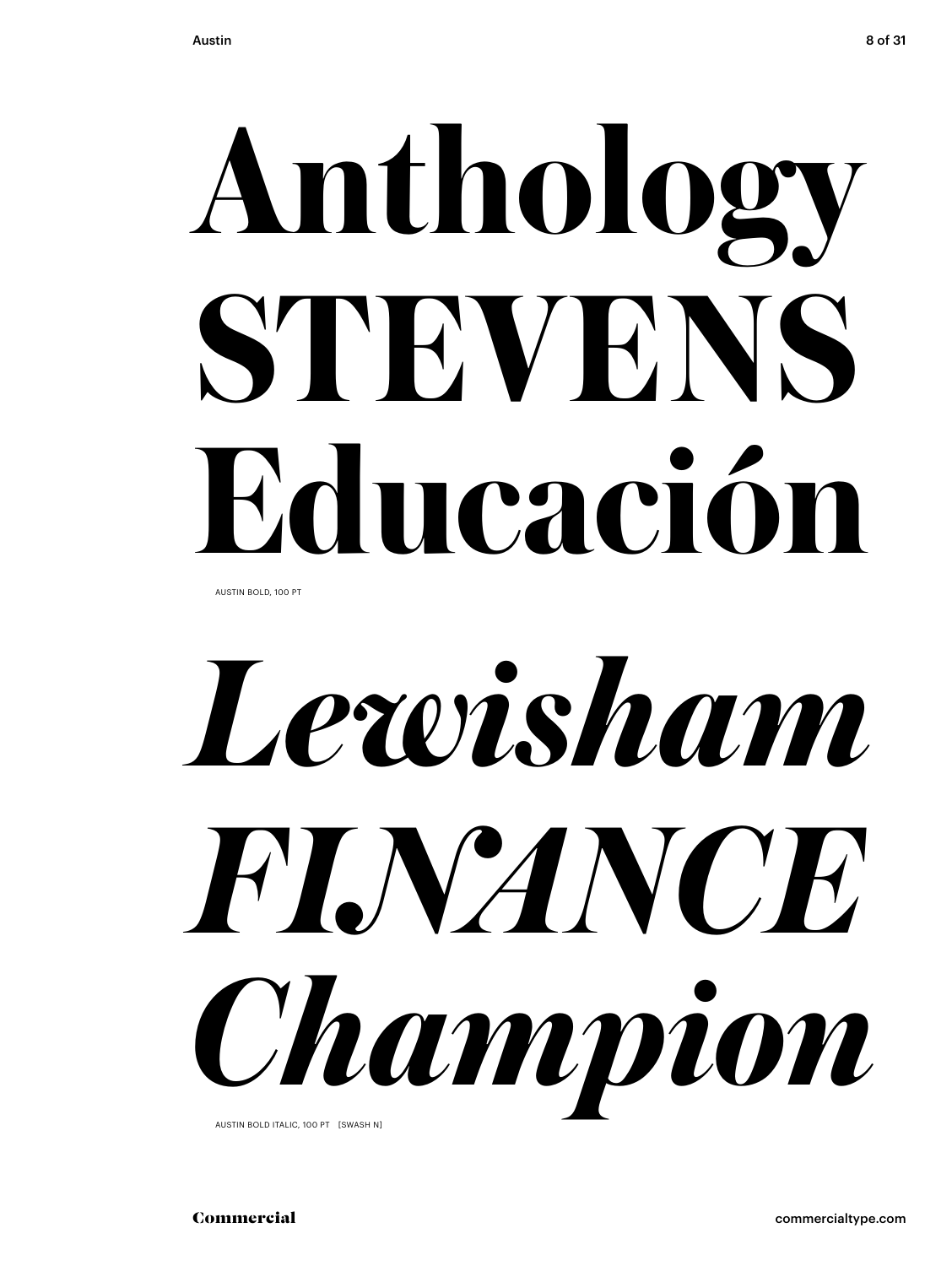# **LÍNGUAS Ickenham**

AUSTIN EXTRABOLD, 100 PT

**Character<br>LÍNGUAS<br>Ickenham<br>***Reykjavík***<br>KINDLES<br>Manifesto** *Reykjavík KINDLES Manifesto* AUSTIN EXTRABOLD ITALIC, 100 PT [SWASH M]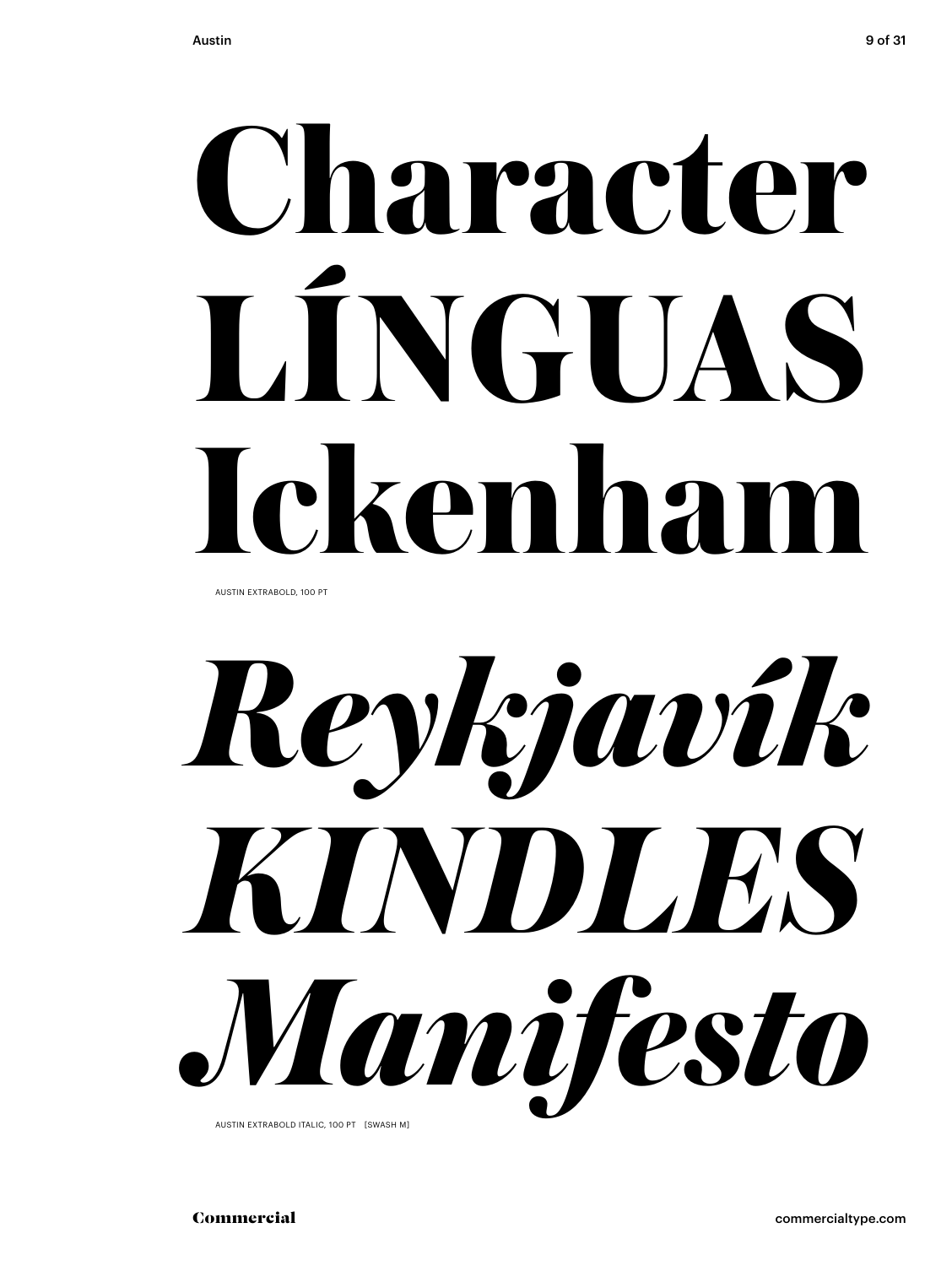# WALRUS Geschäfte

AUSTIN FAT, 100 PT



AUSTIN FAT ITALIC, 100 PT [SWASH Q Y]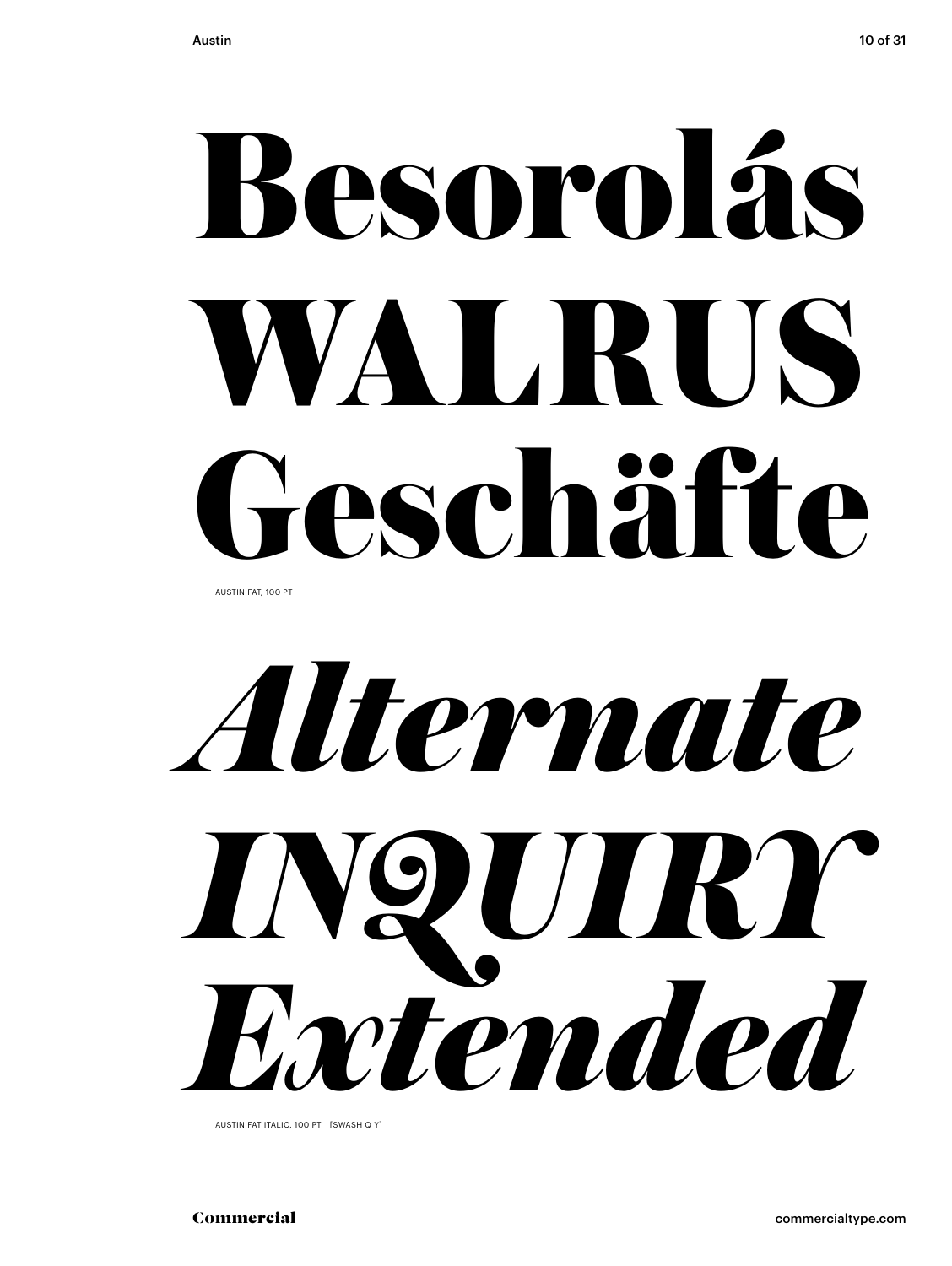# PUTNEY Szókincs

AUSTIN ULTRA, 100 PT



AUSTIN ULTRA ITALIC, 100 PT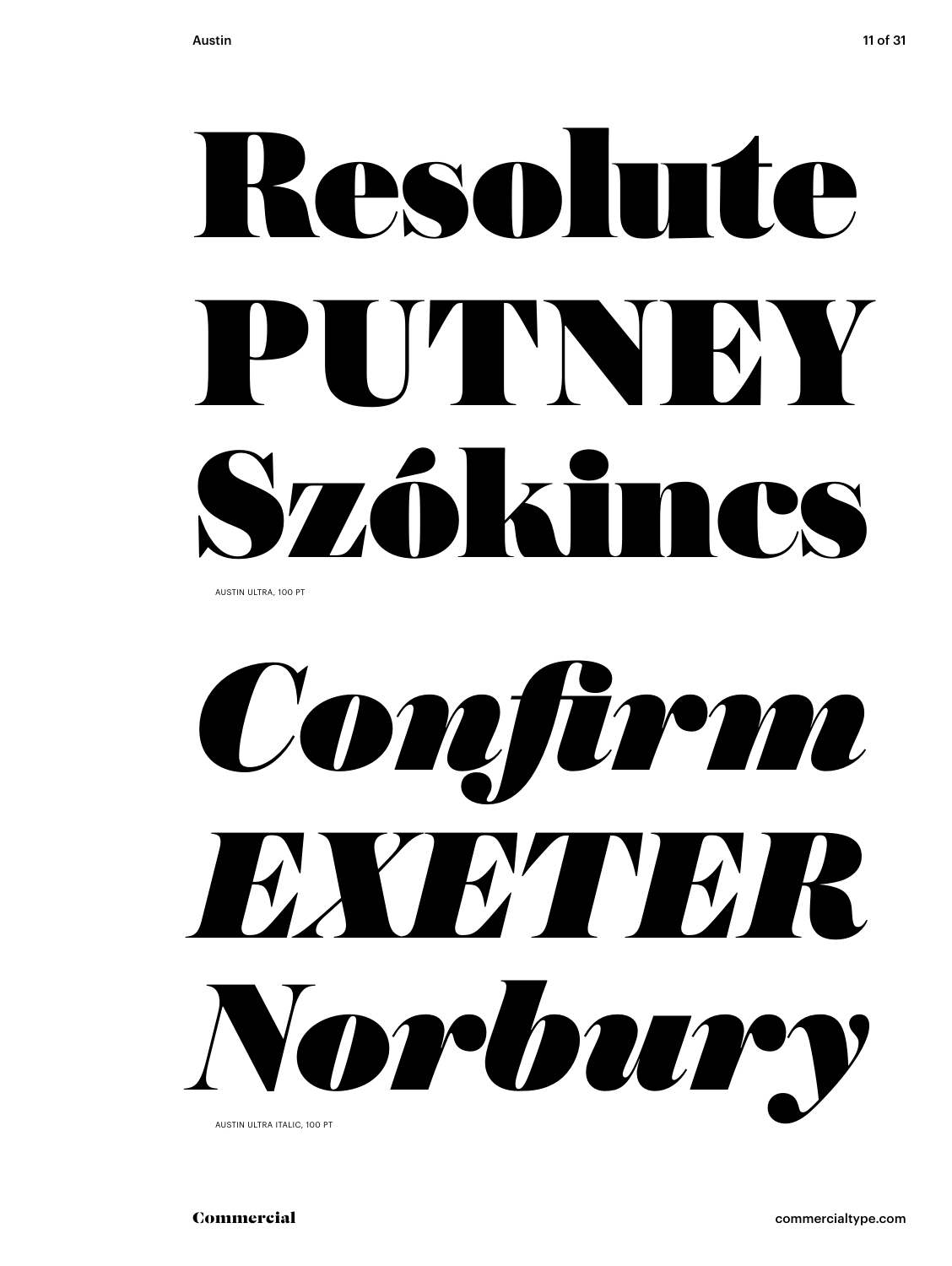## Schriftgießereien PHÉNOMÈNES Recensământului

AUSTIN LIGHT, 70 PT

## PHOTOGRAPH<br>Schriftgießereien<br>PHÉNOMÈNES<br>Recensământului<br>MOTTINGHAM<br>Bevölkerungszahl<br>ENTOMOLOGY<br>Landbefolkningen *MOTTINGHAM Bevölkerungszahl ENTOMOLOGY Landbefolkningen*

AUSTIN LIGHT ITALIC, 70 PT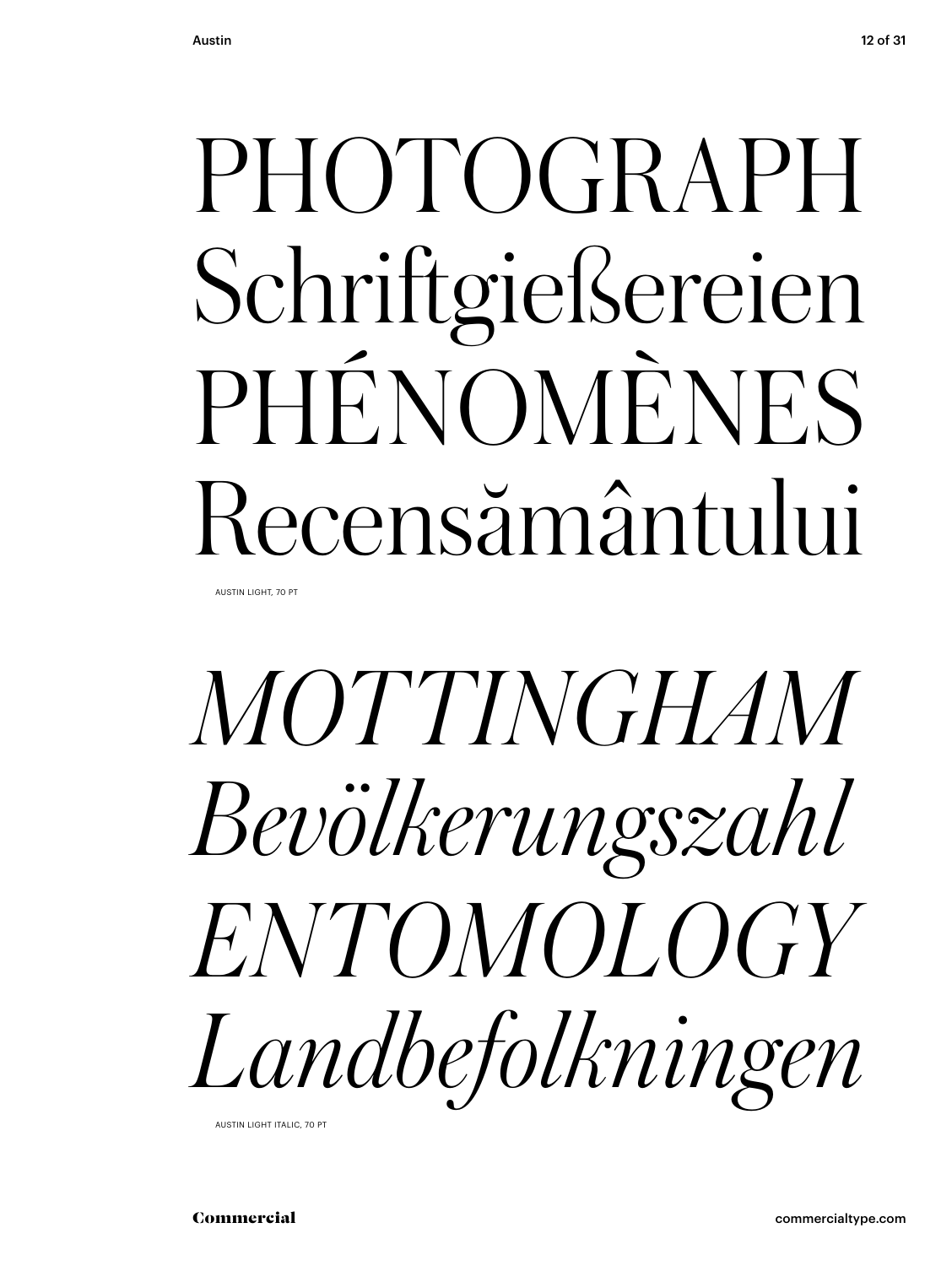## Characterization **PROMINENCE** Gönüllülerinden

AUSTIN ROMAN, 70 PT [DISCRETIONARY ct LIGATURE]

## DISTORTIONS<br>Characterization<br>PROMINENCE<br>Gönüllülerinden<br>*CONSEQUENT*<br>*Schiermonnikoog*<br>DIMINUENDO<br>*Accomplishments CONSEQUENT Schiermonnikoog DIMINUENDO Accomplishments*

AUSTIN ITALIC, 70 PT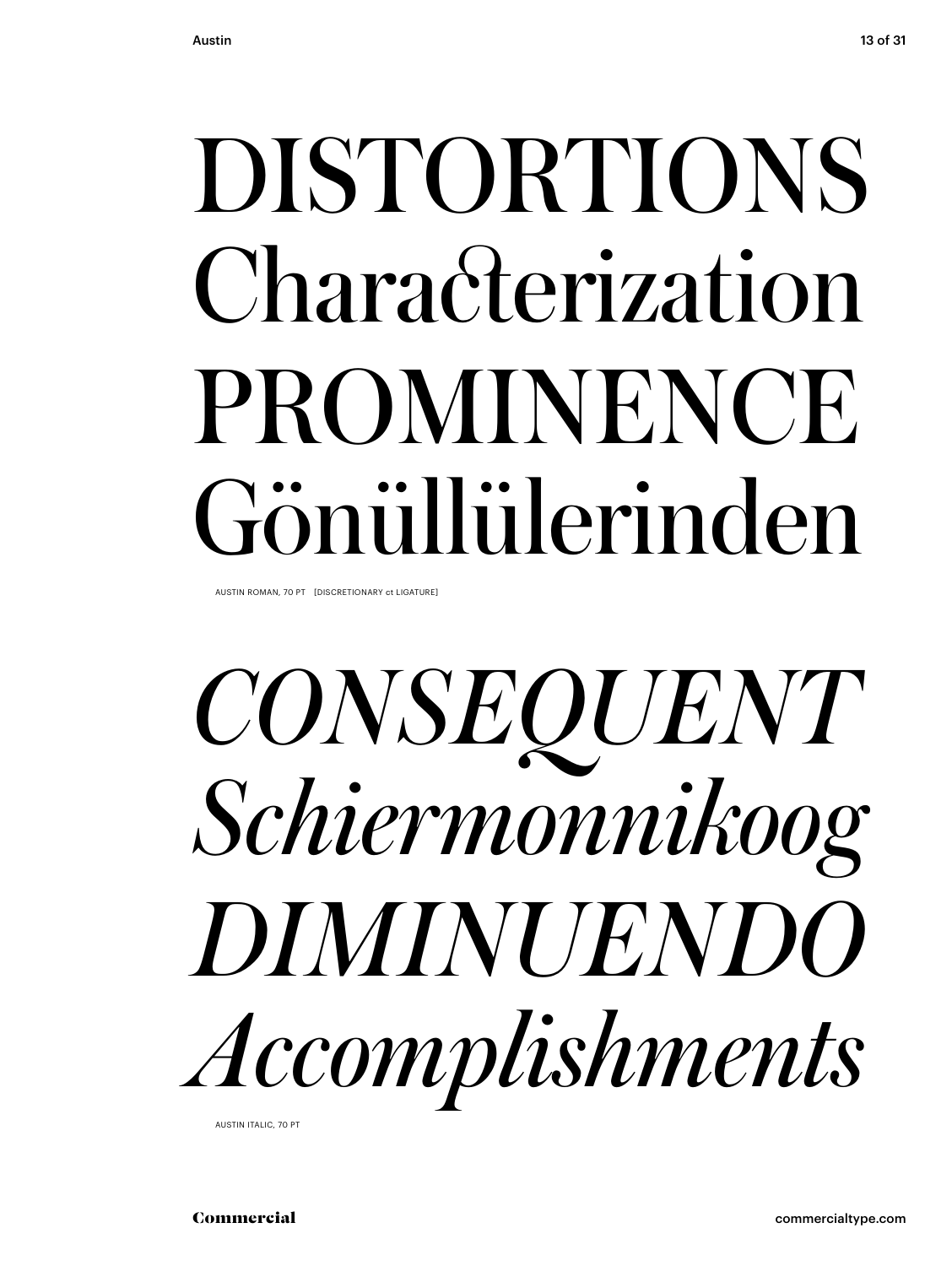## Neighbourhood VALLENSBÆK Zwanenburgwal

AUSTIN MEDIUM, 70 PT

## KAZAKHSTAN<br>Neighbourhood<br>VALLENSBÆK<br>Zwanenburgwal<br>*LEIDERDORP<br>Hvalfjarðarsveit*<br>TEDDINGTON<br>Brouwersgracht *LEIDERDORP Hvalfj arðarsveit TEDDINGTON Brouwersgracht*

AUSTIN MEDIUM ITALIC, 70 PT [SWASH T]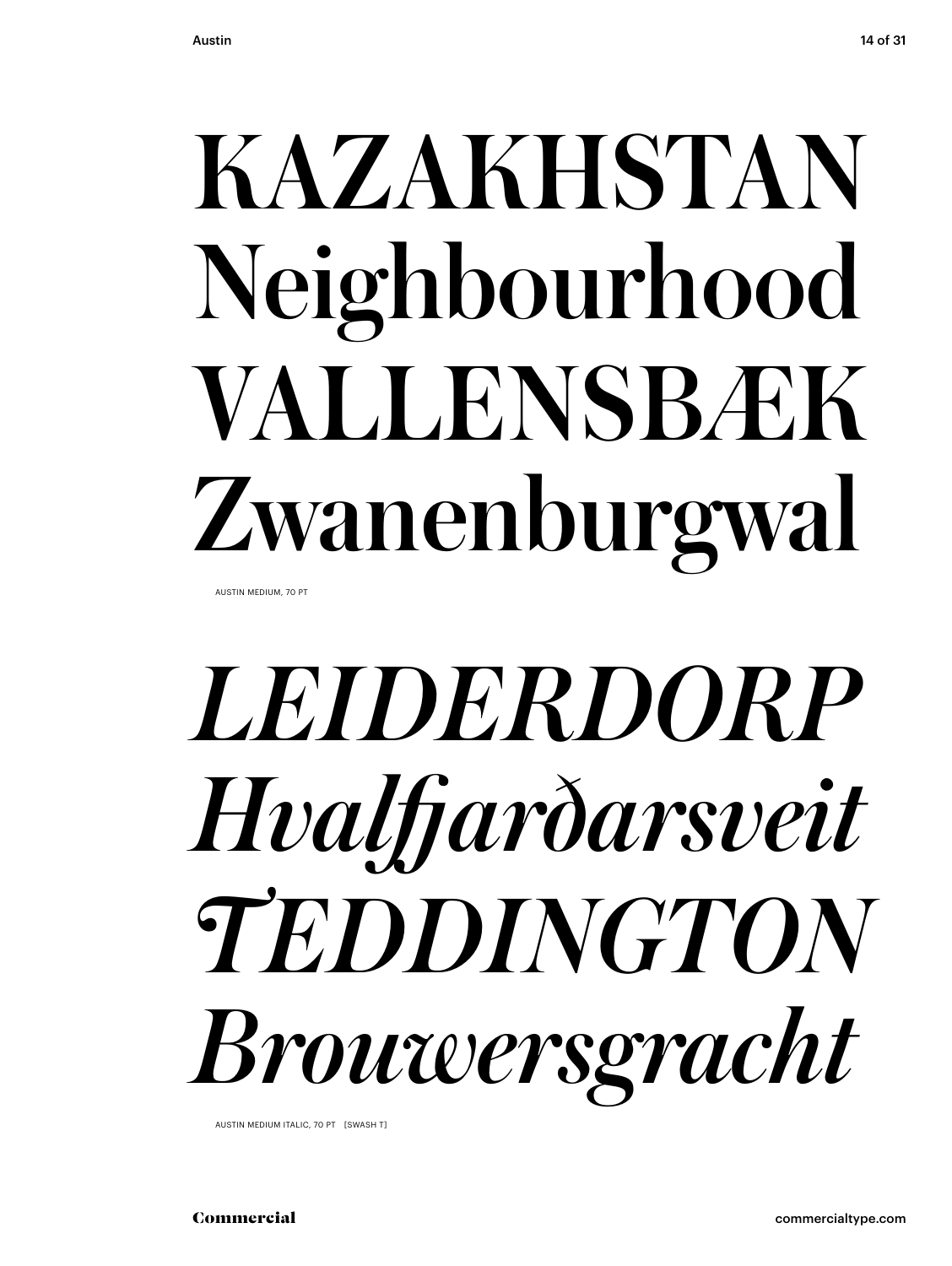# ELNESVÅGEN<br>Commerçantes<br>VIVACISSIMO<br>Gleichmäßigen<br>*RECOGNIZED<br>Environmental<br>CONSTRUCTS*<br>Gloucestershire **Commerçantes VIVACISSIMO Gleichmäßigen**

AUSTIN SEMIBOLD, 70 PT

### *RECOGNIZED Environmental CONSTRUCTS Gloucestershire*

AUSTIN SEMIBOLD ITALIC, 70 PT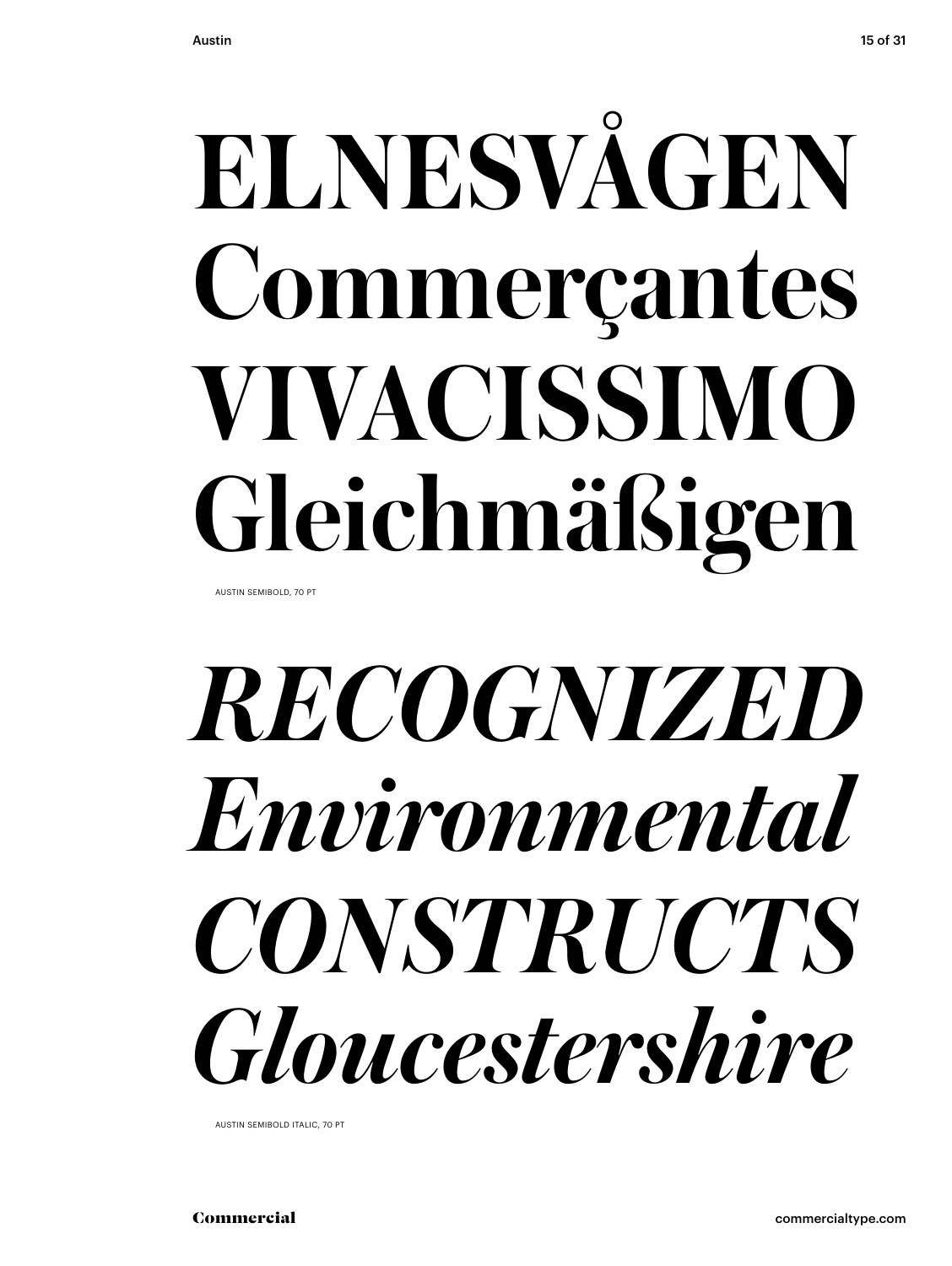# **LANDMARKS<br>Approximately<br>EXPRESSION<br>Indvandringen<br>***COMMUNITY<br>New Hampton***<br>DOKUMENTS<br>Internationale Approximately EXPRESSION Indvandringen**

AUSTIN BOLD, 70 PT

### *COMMUNITY New Hampton DOKUMENTS Internationale*

AUSTIN BOLD ITALIC, 70 PT [SWASH N]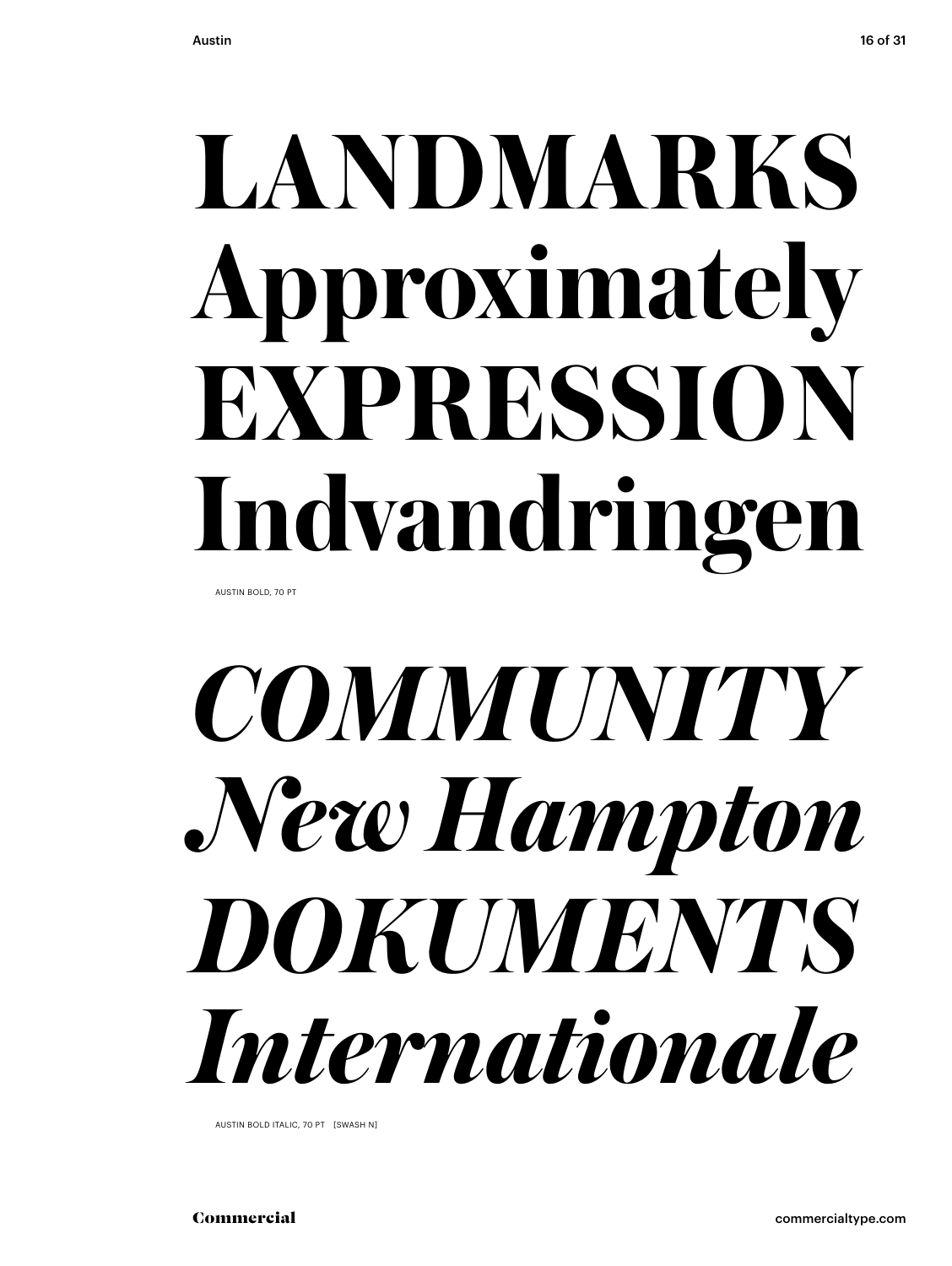# **TRANSITION<br>Southborough<br>KØBENHAVN<br>Utwardzonych<br>***LANGUEDOC<br>Knightsbridge<br>PETERSHAM<br>Harenkarspel* **Southborough KØBENHAVN Utwardzonych**

AUSTIN EXTRABOLD, 70 PT

### *LANGUEDOC Knightsbridge PETERSHAM Harenkarspel*

AUSTIN EXTRABOLD ITALIC, 70 PT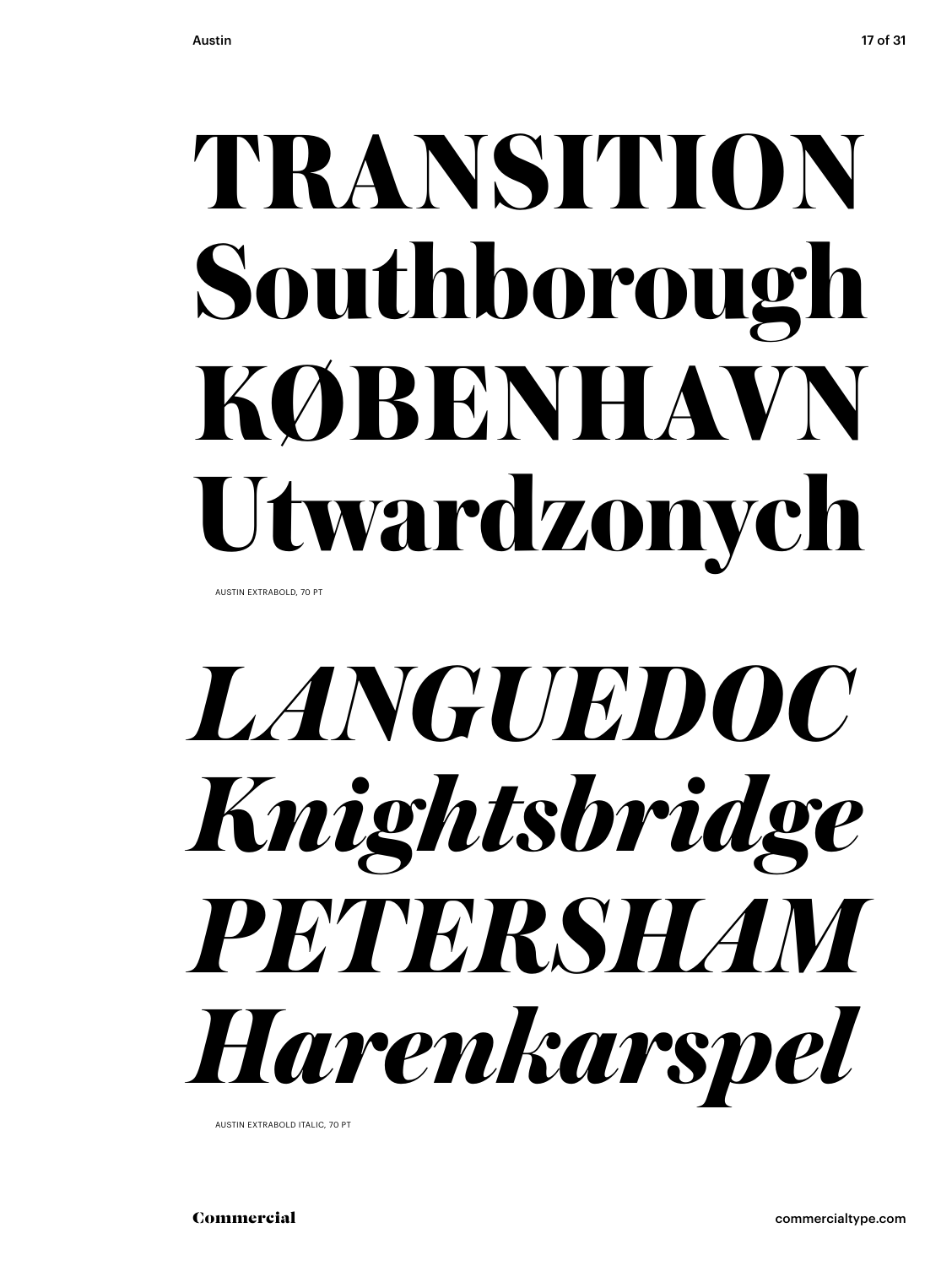# NAVIGATING<br>Cartographer<br>BOULEVARD<br>Länsstyrelsen<br>*NEWINGTON<br>Thamesmead*<br>GUIDELINES<br>Drechterland Cartographer **BOULEVAR** Länsstyrelsen

AUSTIN FAT, 70 PT

### *NEWINGTON Thamesmead GUIDELINES Drechterland*

AUSTIN FAT ITALIC, 70 PT [SWASH T]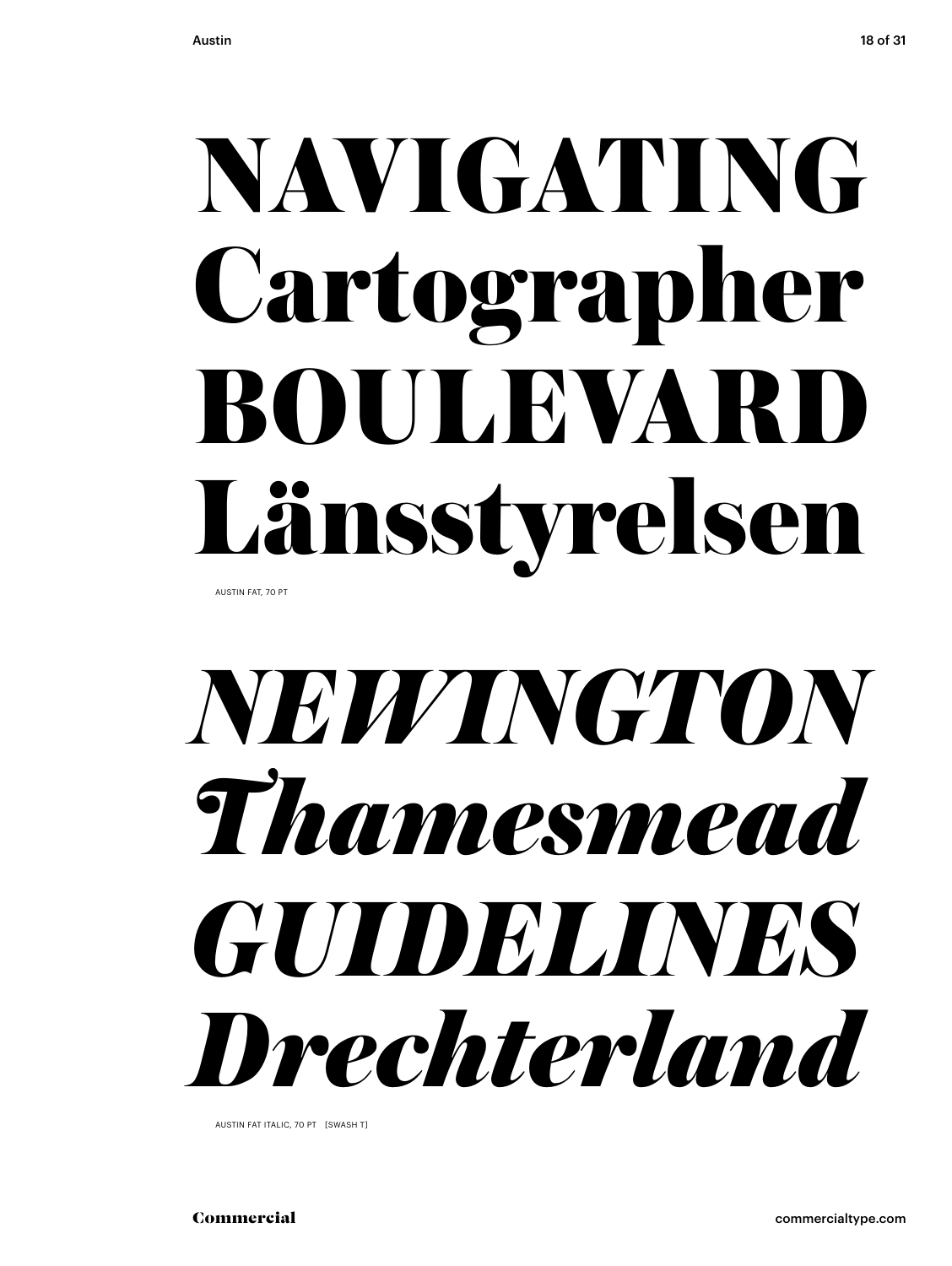## Prichádzajú WOODSIDE Hardenberg

AUSTIN ULTRA, 70 PT

## **ESTABLISH<br>Prichádzajú<br>WOODSIDE<br>Hardenberg<br>***ODCHODZA***<br>Mechanism<br>LINGEWAAL<br>Paddington** *ODCHODZĄ Mechanism LINGEWAAL Paddington*

AUSTIN ULTRA ITALIC, 70 PT [SWASH M]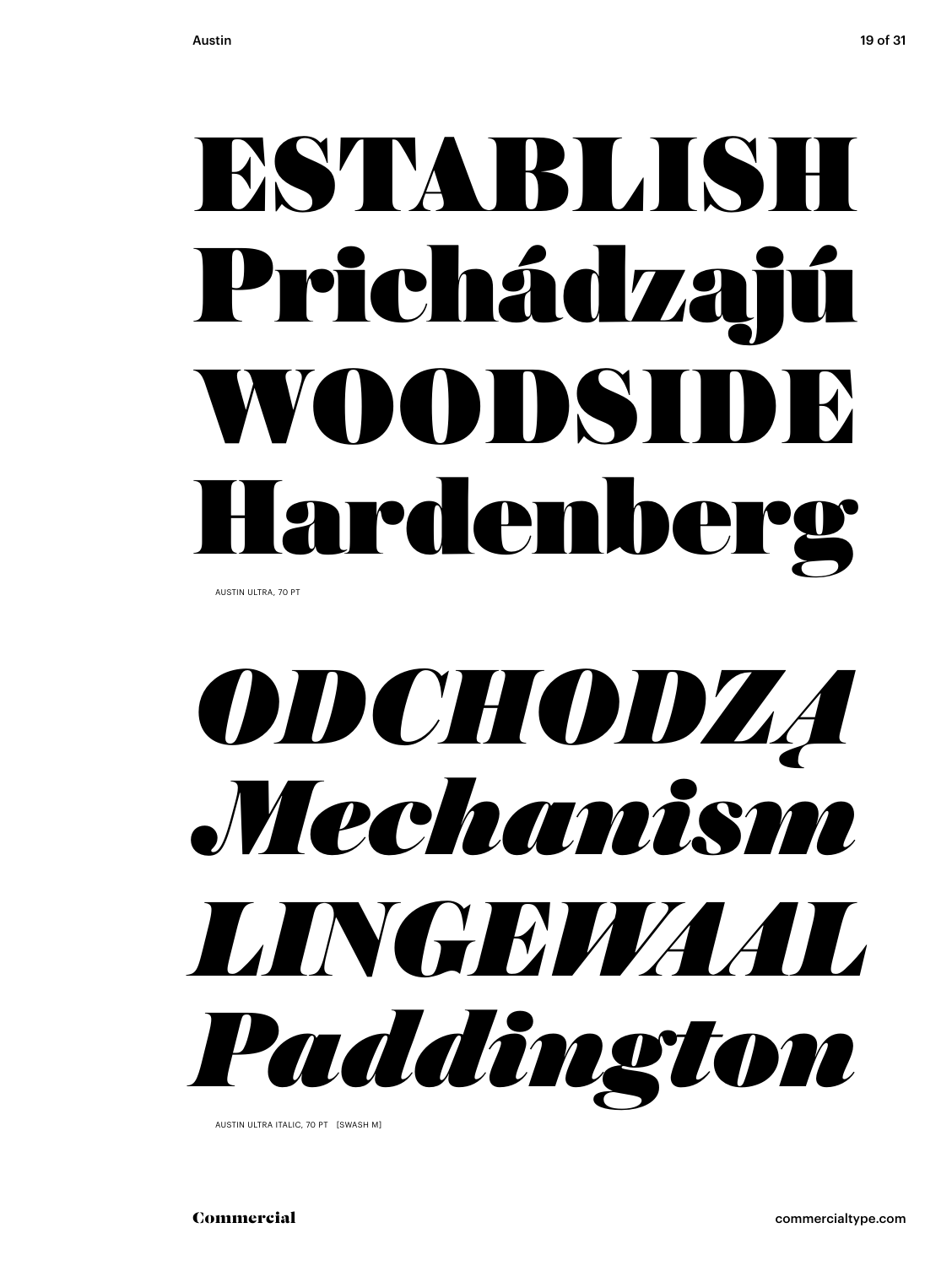Jorge Luis Borges y Buenos Aires Although the majority of journeys

AUSTIN LIGHT, 36 PT

HINCKLEY AND BOSWORTH<br>Jorge Luis Borges y Buenos Aires<br>Although the majority of journeys<br>THE LONDON FIRE BRIGADE<br>In 1956, the national elections were<br>The abstractifying of all individual<br>**BORGARFJARÐARHREPPUR**<br>Over 41.9% o *THE LONDON FIRE BRIGADE In 1956, the national elections were The abstractifying of all individual* AUSTIN LIGHT ITALIC, 36 PT [SWASH T]

### BORGARFJARÐARHREPPUR Over 41.9% of tertiary industries Des lieux d'histoire et de culture

AUSTIN ROMAN, 36 PT

*THE ECONOMY OF OREGON Hallitus, jota johtaa pääministeri Formação e consolidação do reino*

AUSTIN ITALIC, 36 PT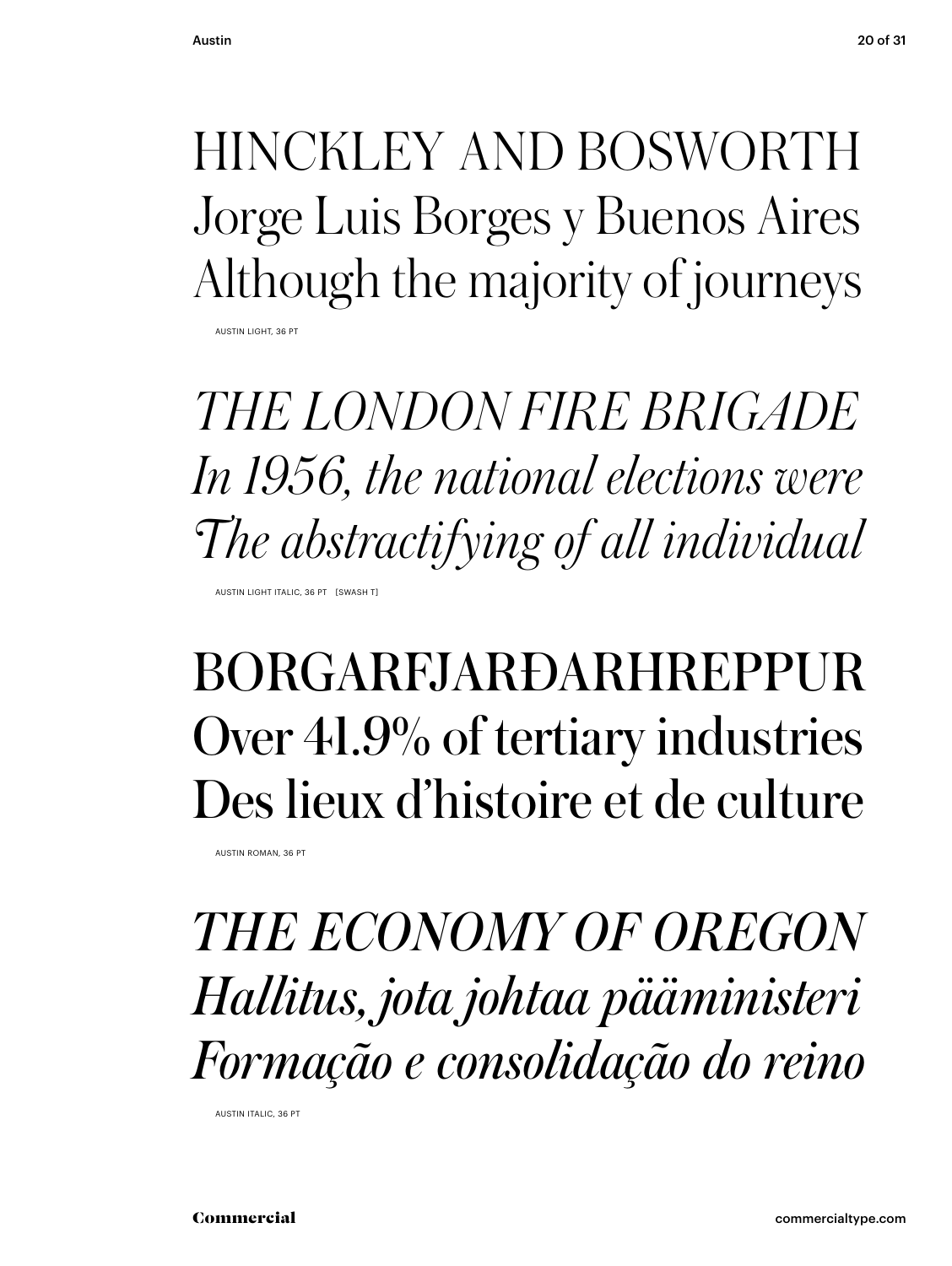### Il allait et venait d'une chambre Derivatives and inflected forms

AUSTIN MEDIUM, 36 PT

## Commercialcommercialtype.comPALACE OF WESTMINSTER *EYFIRÐINGAFJÓRÐUNGUR Coenraad Johannes van Houten Parliamentary general elections* AUSTIN MEDIUM ITALIC, 36 PT

### **WINCHESTER, SALISBURY Ancient Egyptian architecture Le spectacle vivant en festivals**

AUSTIN SEMIBOLD, 36 PT

### *LIVERPOOL, MERSEYSIDE Brutalist architecture in 1959 Tónlistarmenn og hljómsveitir*

AUSTIN SEMIBOLD ITALIC, 36 PT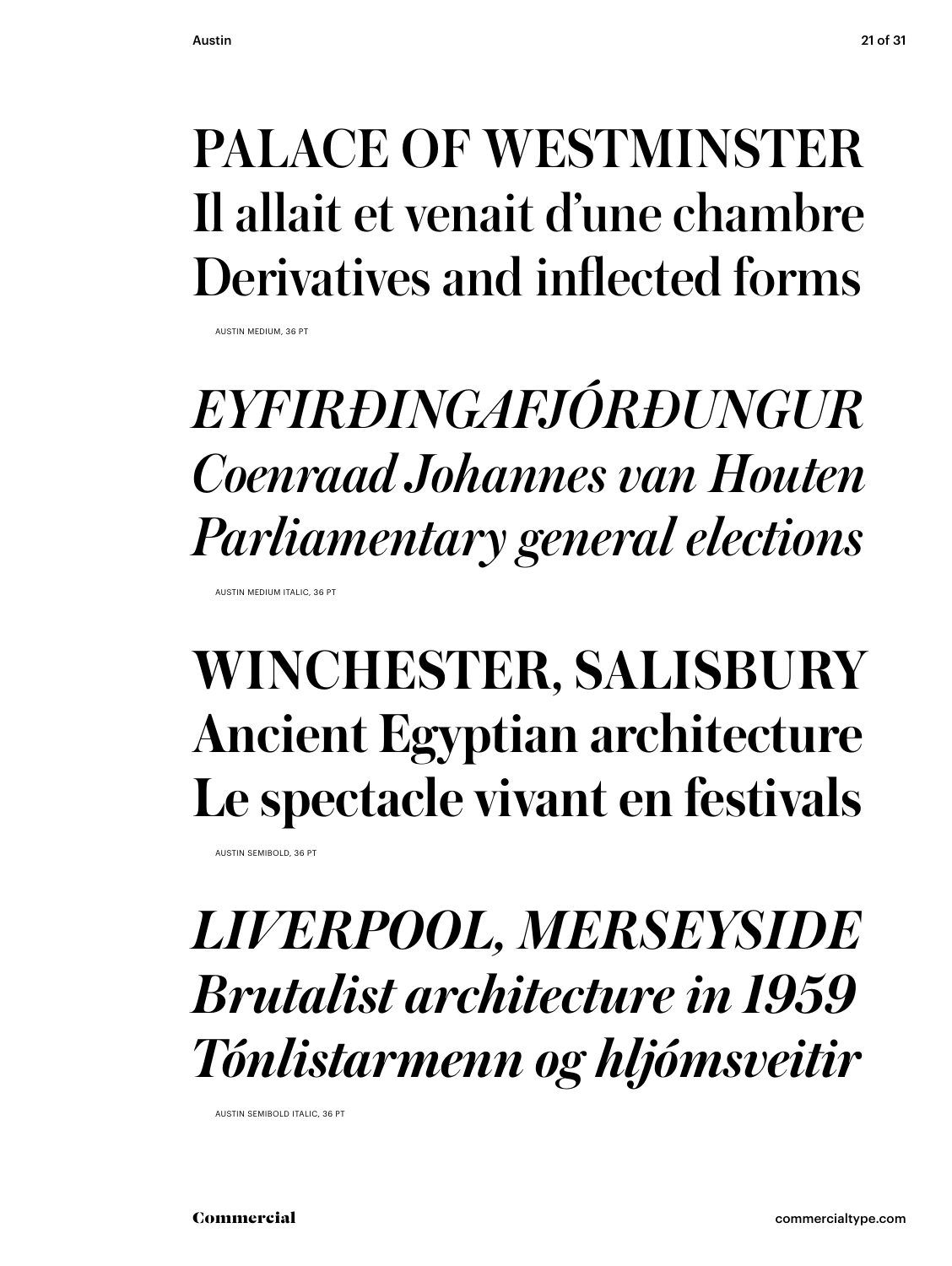### **Malec rzadko kiedy namówić Labrador and Newfoundland**

AUSTIN BOLD, 36 PT

# NATIONAL GOVERNMENT<br>Malec rzadko kiedy namówić<br>Labrador and Newfoundland<br>*YMPÄRISTÖLAUTAKUNTA<br>Nicolas Léonard Sadi Carnot<br>The population of 12,375,748*<br>MILLINGEN AAN DE RIJN<br>Nord-Pas-de-Calais, Corsica<br>Dmitri Ivanovich Men *YMPÄRISTÖLAUTAKUNTA Nicolas Léonard Sadi Carnot The population of 12,375,748*

AUSTIN BOLD ITALIC, 36 PT

### **MILLINGEN AAN DE RIJN Nord-Pas-de-Calais, Corsica Dmitri Ivanovich Mendeleev**

AUSTIN EXTRABOLD, 36 PT

### *GOTHIC ARCHITECTURE Diff usione per emigrazione Administratívne rozdelenie*

AUSTIN EXTRABOLD ITALIC, 36 PT [SWASH A]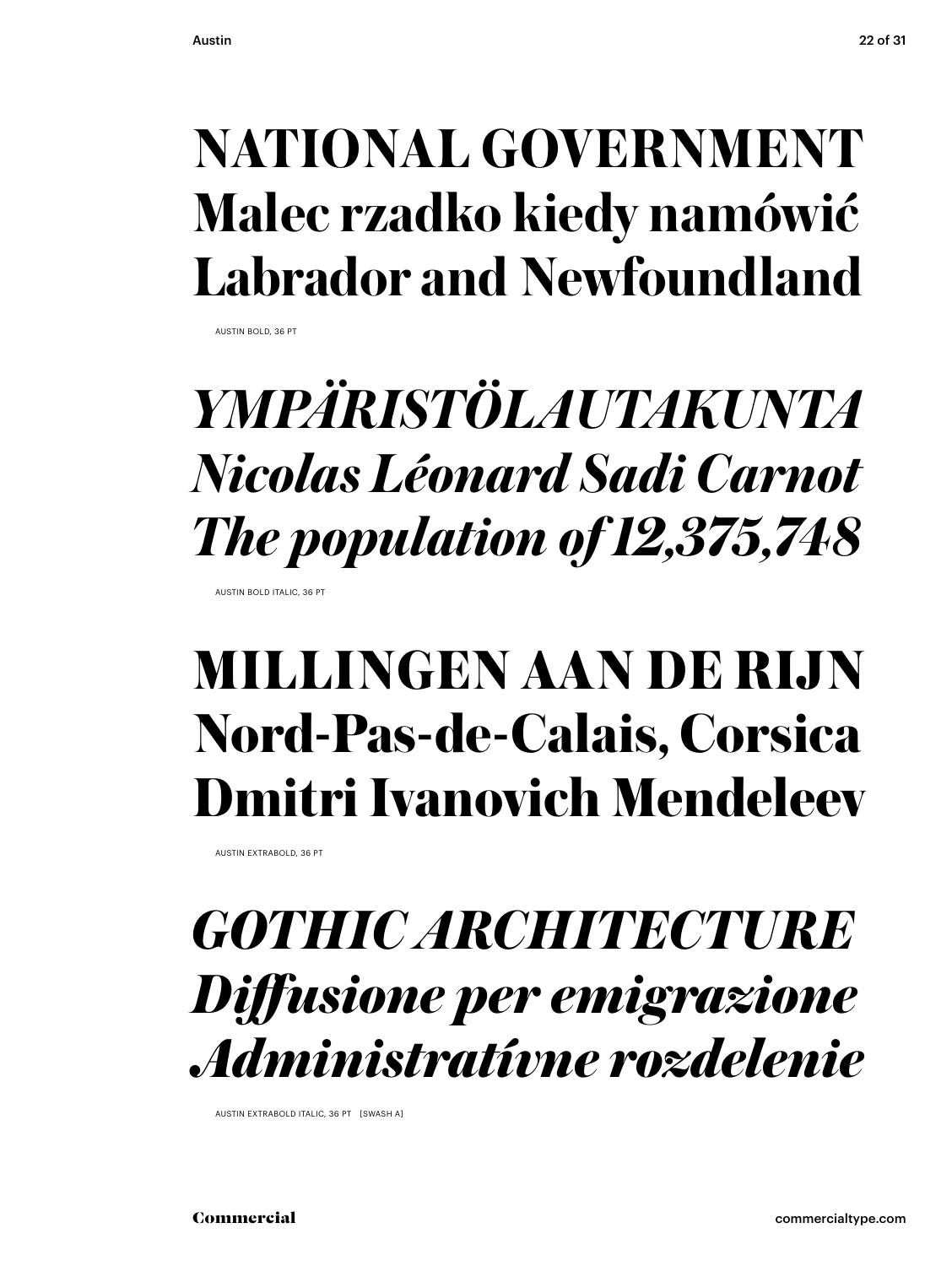### Leisure and entertainment Prestiti da lingue prelatine

AUSTIN FAT, 36 PT [DISCRETIONARY st LIGATURE]

# *CIENCIA Y TECNOLOGÍA<br>Leisure and entertainment<br>Prestiti da lingue prelatine<br>GRÝTUBAKKAHREPPUR<br>Saguenay–Lac-Saint-Jean<br>Yleisten töiden lautakunta<br>CAMBRIDGE, FLAXLEY<br>Prehistory and antiquity<br>Metaphysical naturalism<br>FOUR MUN GRÝTUBAKKAHREPPUR Saguenay—Lac-Saint-Jean Yleisten töiden lautakunta*

AUSTIN FAT ITALIC, 36 PT [SWASH Y]

### CAMBRIDGE, FLAXLEY Prehistory and antiquity Metaphysical naturalism

AUSTIN ULTRA, 36 PT

### *FOUR MUNICIPALITIES Gloucester & Arlebrook Hammersmith and City*

AUSTIN ULTRA ITALIC, 36 PT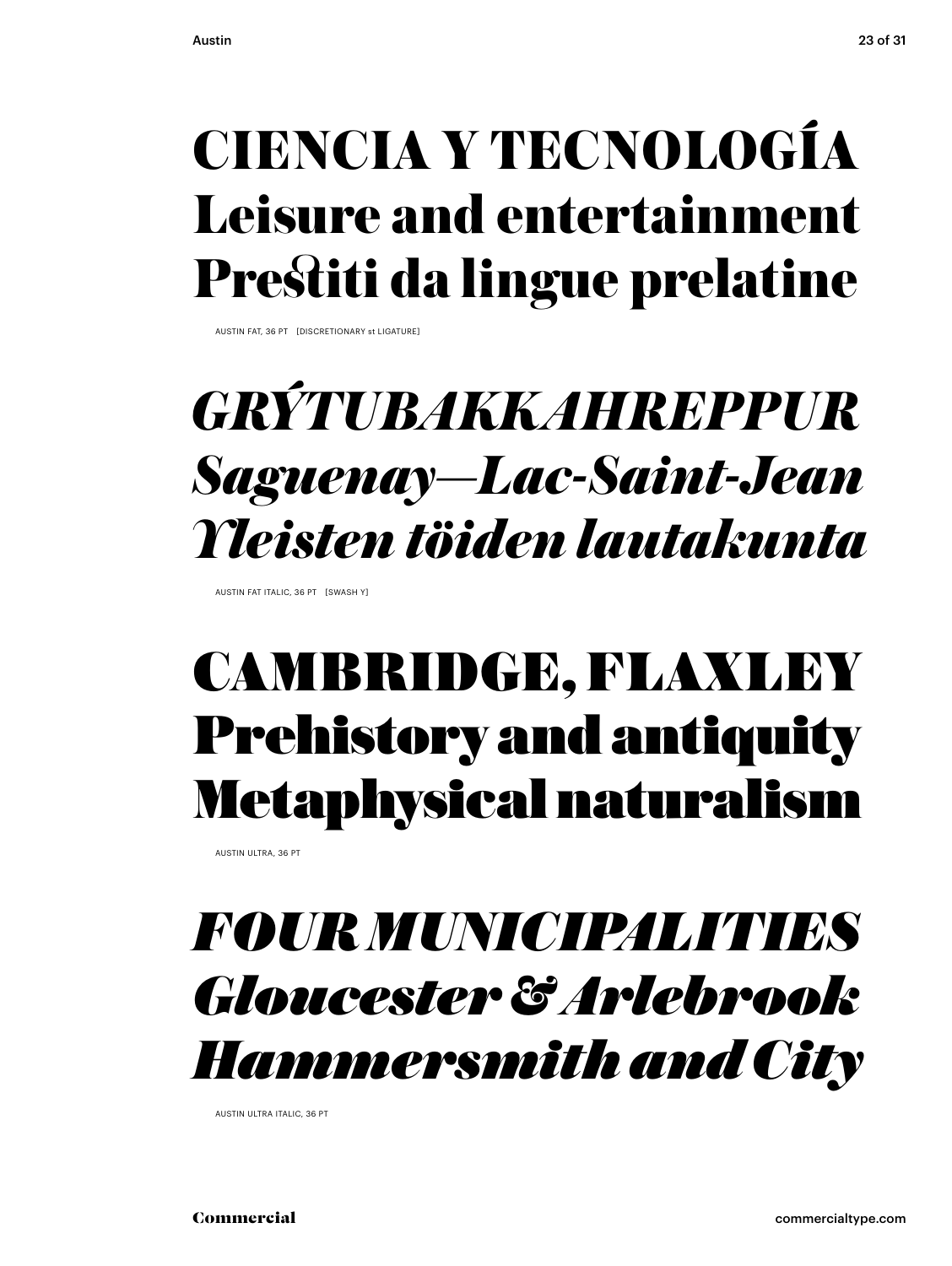Otec její byl dosti zámožným a váženým měšťanem *SOLL DEN TYPEN EINE BESONDERE HÄRTE According to archaeological evidence, the area was an* AUSTIN LIGHT, LIGHT ITALIC, 24 PT

PYRÉNÉES-ATLANTIQUES, LANDES, ORNE<br>Otec její byl dosti zámožným a váženým měšťanem<br>SOLL DEN TYPEN EINE BESONDERE HÄRTE<br>decording to archaeological evidence, the area was an<br>**ZMIANY UKSZTAŁTOWANIA DIALEKTÓW**<br>A magyar nyelv ZMIANY UKSZTAŁTOWANIA DIALEKTÓW A magyar nyelv eredetével kapcsolatban léteznek *DONGERADEEL, HALDERBERGE, HOORN However, London's continuous urban area extends* AUSTIN ROMAN, ITALIC, 24 PT

PAQUETVILLE, NEGUAC, MEMRAMCOOK The present stage, in which social life becomes *KRISTIANSUND, BRØNNØY, KVÆNANGEN Transport is one of the four main areas of policy*

AUSTIN MEDIUM, MEDIUM ITALIC, 24 PT [SWASH Q, DISCRETIONARY st LIGATURE]

**CORE DISTRICTS AND INNER SUBURBS According to the Office for National Statistics** *CIUDAD AUTÓNOMA DE BUENOS AIRES Many government departments are located in*

AUSTIN SEMIBOLD, SEMIBOLD ITALIC, 24 PT [SWASH M]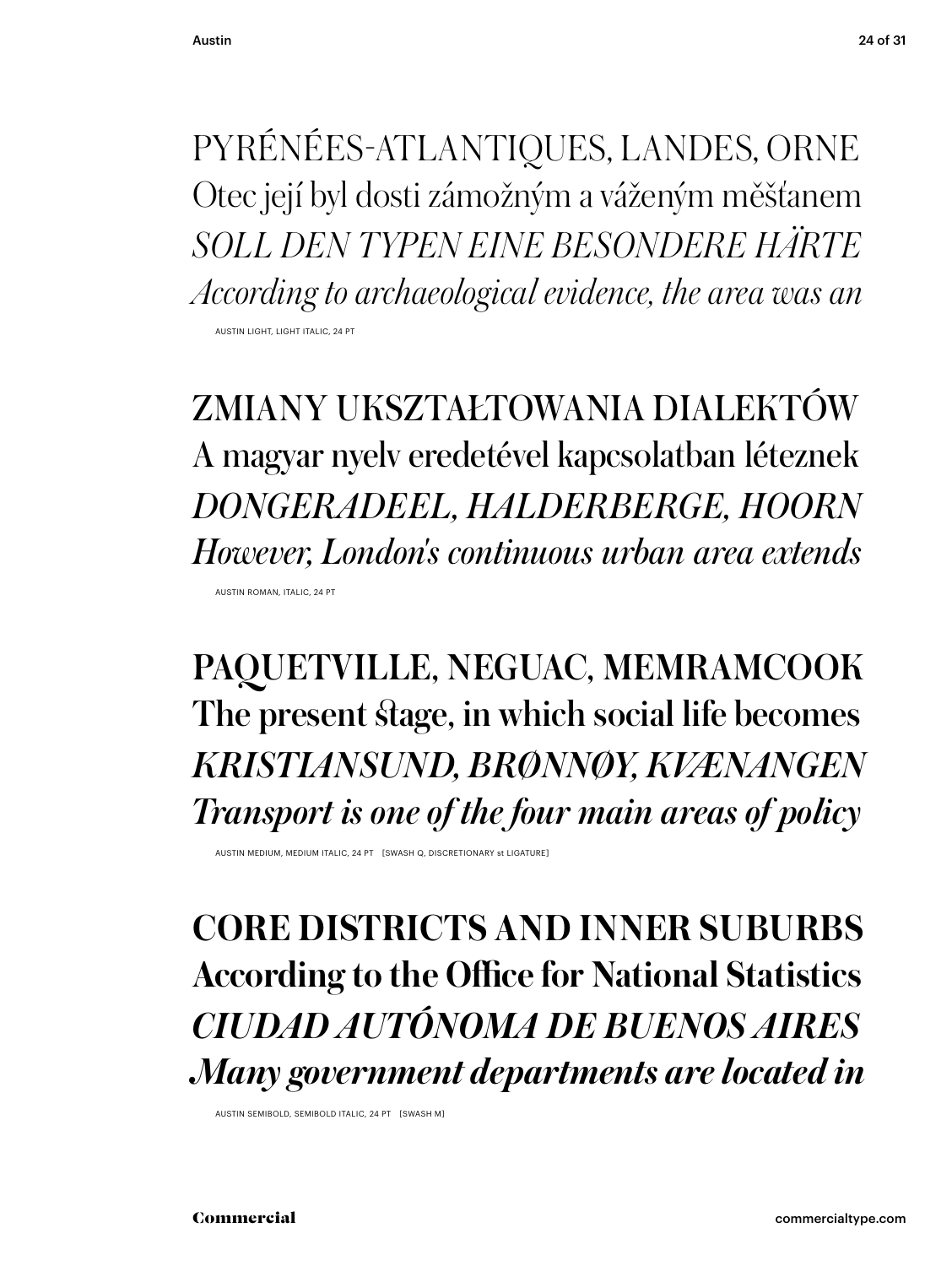### **August Wilhelm von Hofmann, (1818–1892)** *ÎN TIMP CE LIMBA ROMÂNĂ PREZINTĂ Les principaux lieux de spectacles à Angers*

AUSTIN BOLD, BOLD ITALIC, 24 PT

AUSTIN EXTRABOLD, EXTRABOLD ITALIC, 24 PT

## VESTHIMMERLAND, LÆSØ, HJØRRING<br>August Wilhelm von Hofmann, (1818–1892)<br>*İN TIMP CE LIMBA ROMÂNĂ PREZINTĂ<br>Les principaux lieux de spectacles à Angers<br>CONTEMPORARY AND LATE MODERN<br>Local government and external territories<br><i>D* **CONTEMPORARY AND LATE MODERN Local government and external territories** *DÉLKA ZÁPADNÍ SPOLEČNÉ HRANICE Rangárvallasýsla, Norður-Ísafj arðarsýsla*

EMISORAS DE TELEVISIÓN ABIERTA Türkiye Türkçesine geçen yabancı sözler *COLONIAL REVIVAL ARCHITECTURE Die Technik der Schriftgießerei hat sich*

AUSTIN FAT, FAT ITALIC, 24 PT

### GESCHICHTE UND ENTWICKLUNG The individual members of the group *SELTJARNARNES, STRANDABYGGÐ In 1923, over 93,602 residents were*

AUSTIN ULTRA, ULTRA ITALIC, 24 PT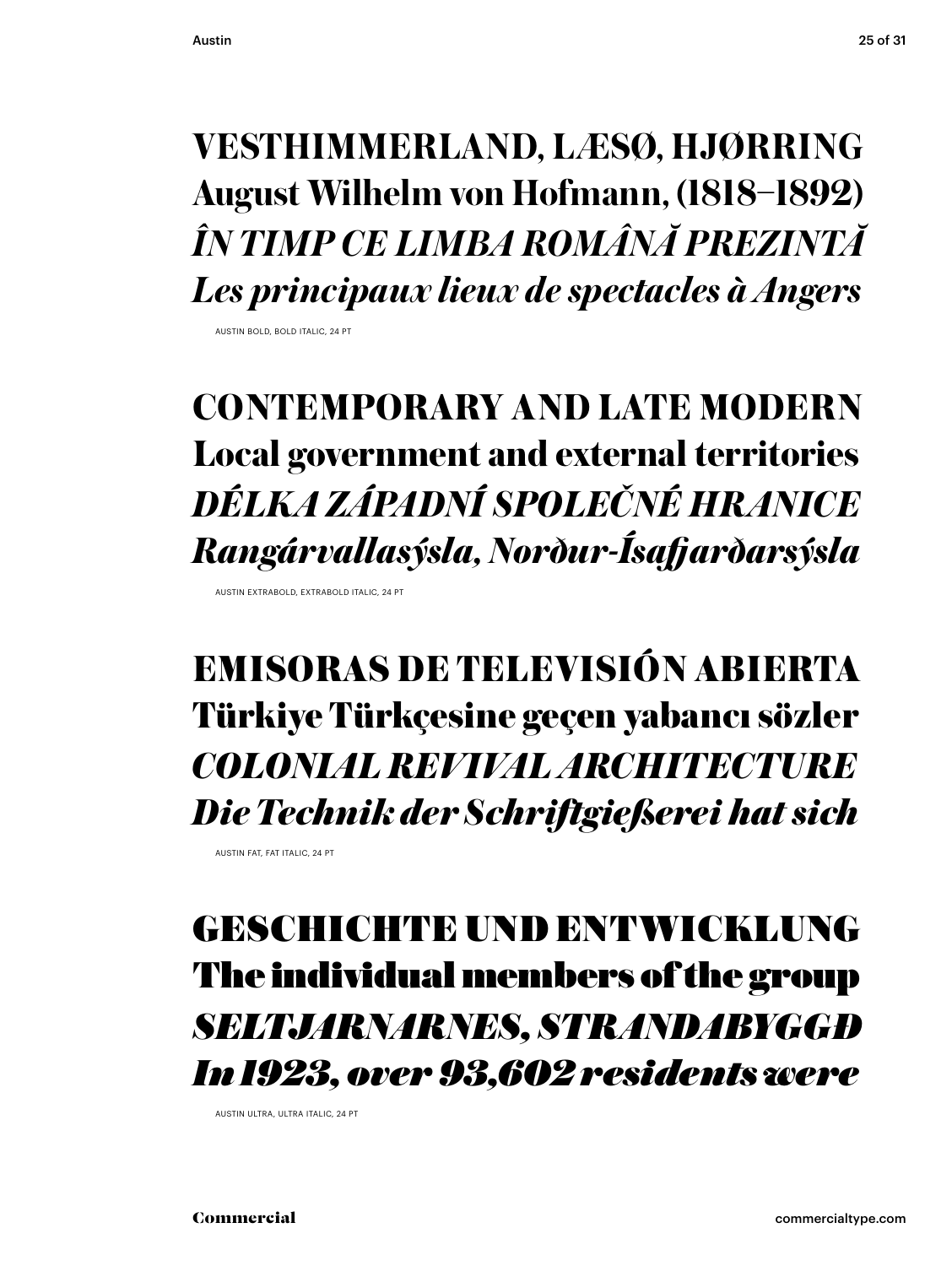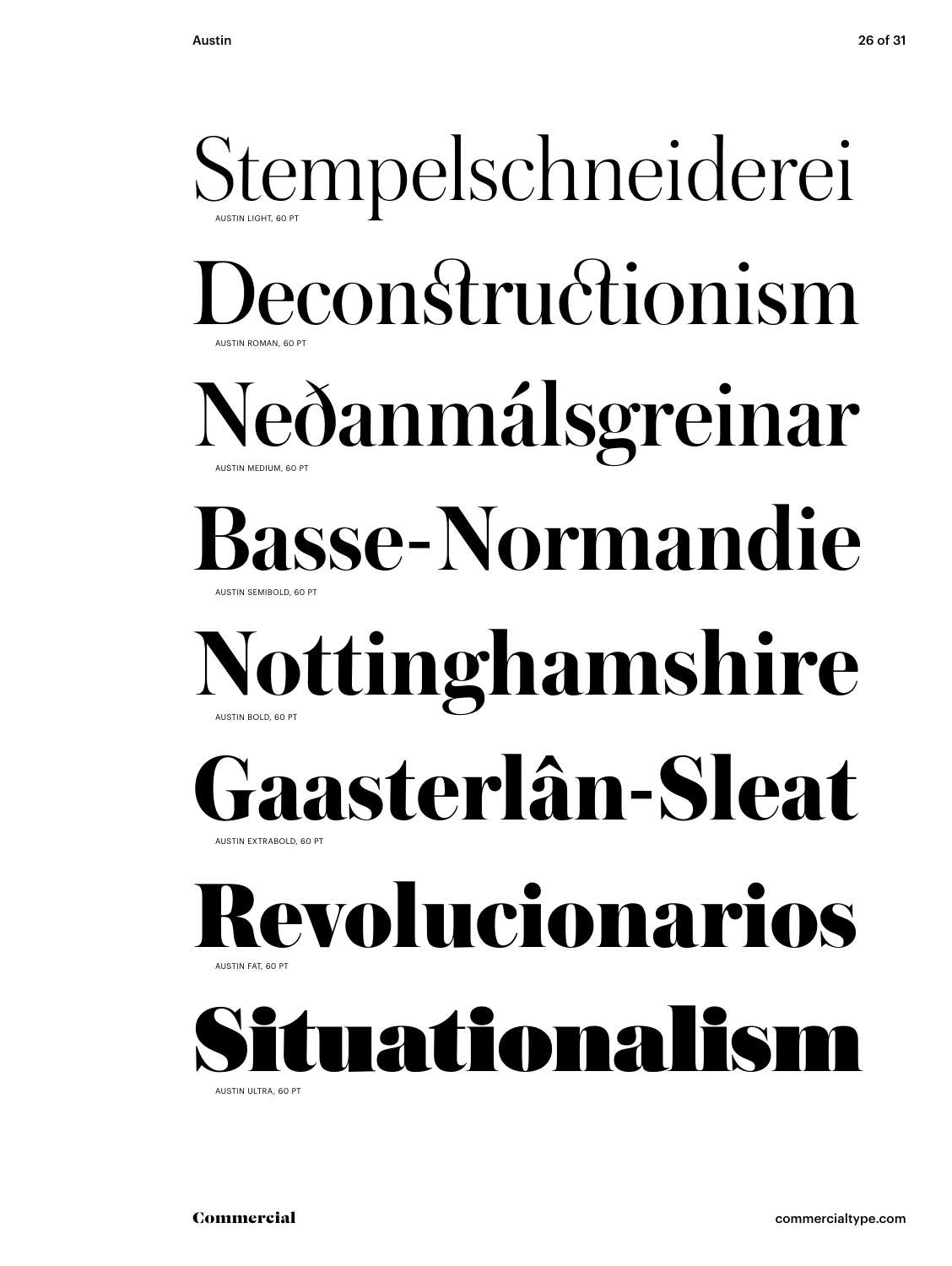







AUSTIN SEMIBOLD ITALIC, 60 PT



AUSTIN BOLD ITALIC, 60 PT



AUSTIN EXTRABOLD ITALIC, 60 PT



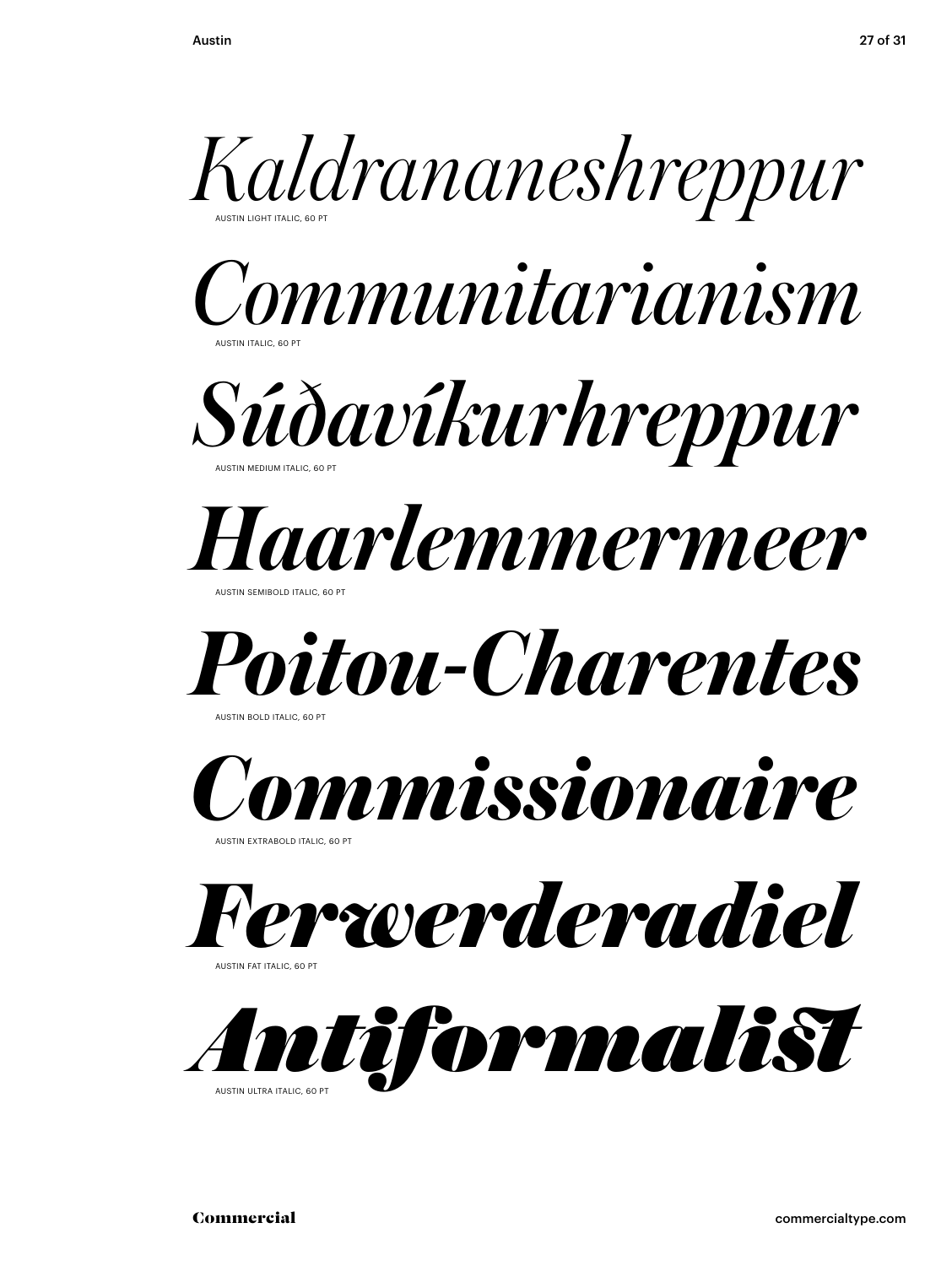| UPPERCASE                                | ABCDEFGHIJKLMNOPQRSTUVWXYZ                                                                                                                                                                                                                                                                                                                                                                                                                                                                                                                                         |
|------------------------------------------|--------------------------------------------------------------------------------------------------------------------------------------------------------------------------------------------------------------------------------------------------------------------------------------------------------------------------------------------------------------------------------------------------------------------------------------------------------------------------------------------------------------------------------------------------------------------|
| LOWERCASE                                | abcdefghijklmnopqrstuvwxyz                                                                                                                                                                                                                                                                                                                                                                                                                                                                                                                                         |
| STANDARD PUNCTUATION                     | $\text{N.}: \mathbb{C}^2 \rightarrow \mathbb{C}^2 \rightarrow \mathbb{C}^2 \rightarrow \mathbb{C}^2 \rightarrow \mathbb{C}^2 \rightarrow \mathbb{C}^2 \rightarrow \mathbb{C}^2 \rightarrow \mathbb{C}^2 \rightarrow \mathbb{C}^2 \rightarrow \mathbb{C}^2 \rightarrow \mathbb{C}^2 \rightarrow \mathbb{C}^2 \rightarrow \mathbb{C}^2 \rightarrow \mathbb{C}^2 \rightarrow \mathbb{C}^2 \rightarrow \mathbb{C}^2 \rightarrow \mathbb{C}^2 \rightarrow \mathbb{C}^2 \rightarrow \mathbb{C}^2 \rightarrow \mathbb{C}^2 \rightarrow \mathbb{C}^2 \rightarrow \mathbb{$ |
| LIGATURES                                | fb fh fi fj fk fl ff ffb ffh ffi ffj ffk ffl                                                                                                                                                                                                                                                                                                                                                                                                                                                                                                                       |
| PROPORTIONAL OLDSTYLE<br>default figures | $$£$ f[¥1234567890¢ %‰ <sup>ao#°</sup> <+=-×÷>                                                                                                                                                                                                                                                                                                                                                                                                                                                                                                                     |
| SWASHES AND<br>DISCRETIONARY LIGATURES   | Q ct st                                                                                                                                                                                                                                                                                                                                                                                                                                                                                                                                                            |
| ACCENTED UPPERCASE                       | ÁÂÀÄÅÃĂĀĄÅÆÆÇĆČĈÒĐÉÊÈËĚĒĘ<br>ĞĜĢĠĦĤÍÎÌĬİĬĮĨĬĴĶŁĹĽĻĿÑŃŇŅŅÓÔÒ<br>ÖÕŐŌØØŒŔŘŖŠŚŞŜŞÞŤŢŦÚÛÙÜŬŰŪ<br>ŲŮŨŴŴŴŴÝŶŶŸŽŹŻ                                                                                                                                                                                                                                                                                                                                                                                                                                                        |
| ACCENTED LOWERCASE                       | áâàäåãããąåææçćčĉċďđðéêèëĕēęğĝģġħĥ<br>1íîìïiijĩijkłĺľļŀñńňņ'nŋóôòöõőōøǿœŕřŗß<br>šśşŝşþťţúûùüŭűūųůũẃŵẁẅýŷỳÿžźż                                                                                                                                                                                                                                                                                                                                                                                                                                                       |
| Commercial                               | commercialtype.com                                                                                                                                                                                                                                                                                                                                                                                                                                                                                                                                                 |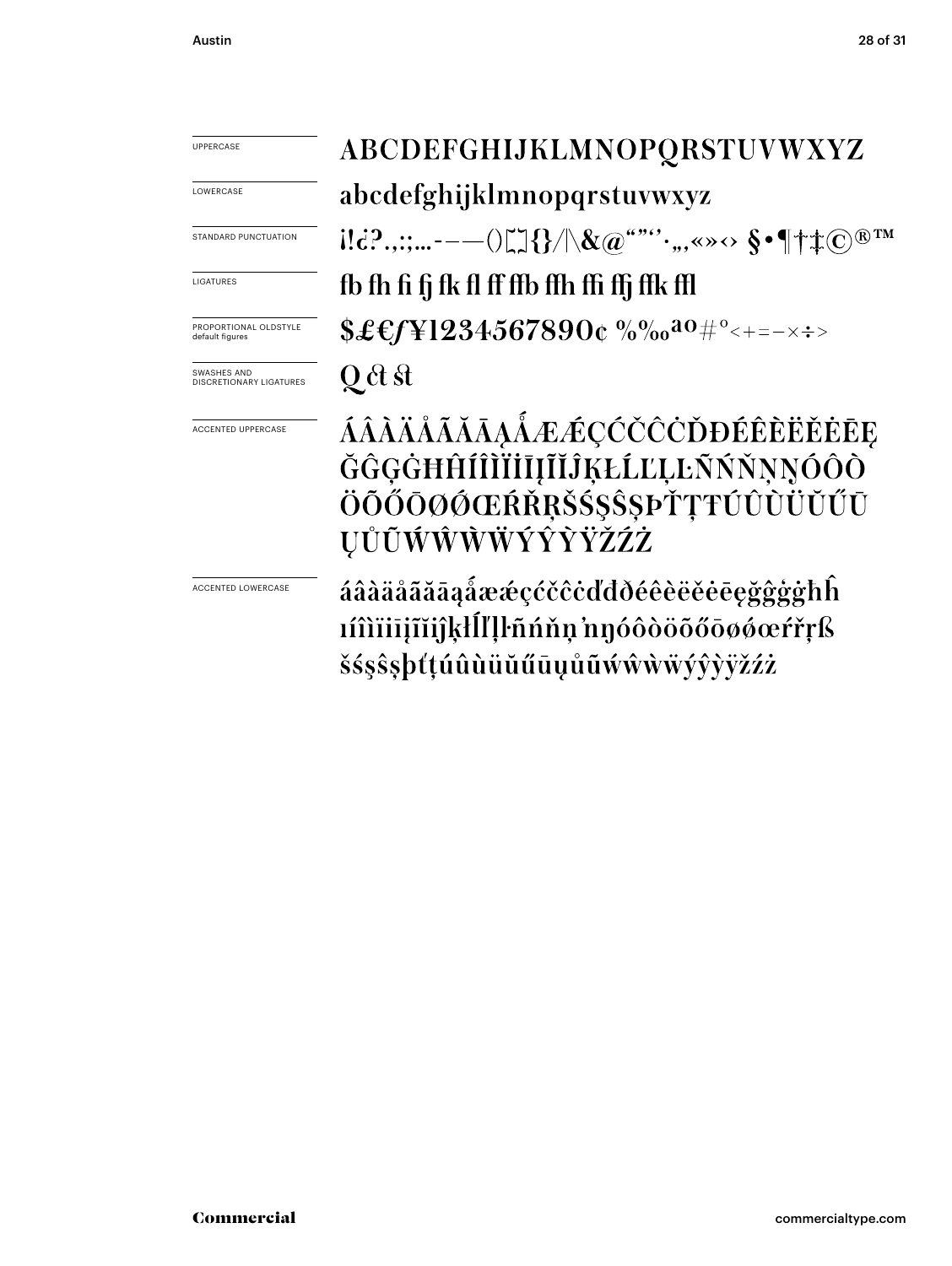LOWERCASE

STANDARD PUNCTUATION

LIGATURES

PROPORTIONAL OLDSTYLE default figures

SWASHES AND DISCRETIONARY LIGATURES

ACCENTED UPPERCASE

ACCENTED LOWERCASE

 $\begin{array}{lll} \hline \multicolumn{3}{c}{\begin{tabular}{c} $\mathbb{R}^n$ & $ABCOEFGHJJKLMNOPQRSTUP\,HYZ \end{tabular}}\hline \multicolumn{3}{c}{\begin{tabular}{c} $\mathbb{R}^n$ & $abcdefghijklmnonopystuvexxyz \end{tabular}}\hline \multicolumn{3}{c}{\begin{tabular}{c} $\mathbb{R}^n$ & $\mathbb{R}^n$ & $\mathbb{R}^n$ & $\mathbb{R}^n$ & $\mathbb{R}^n$ & $\mathbb{R}^n$ & $\mathbb{R}^n$ & $\mathbb{R}^n$ & $\mathbb{R}^n$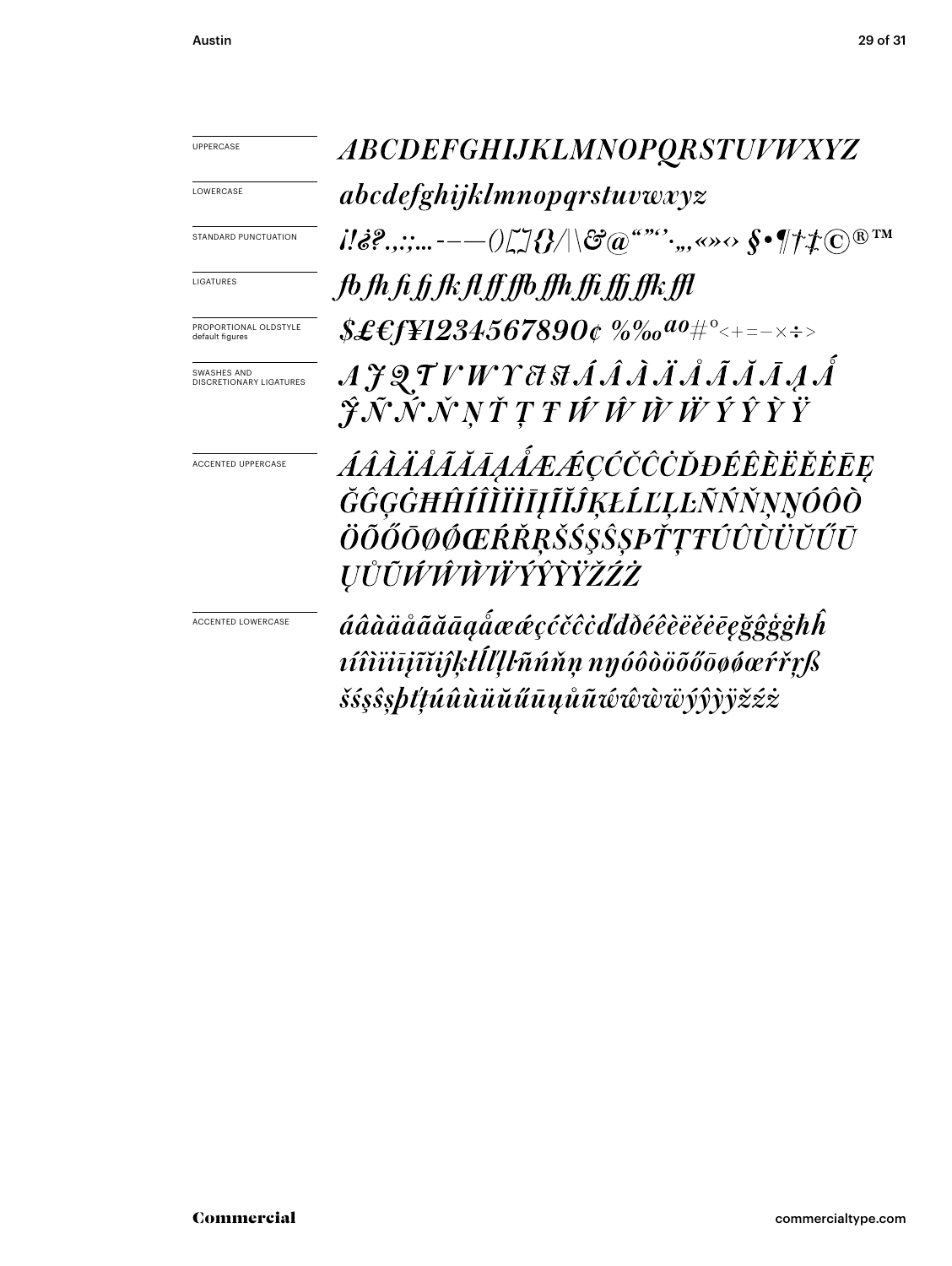**OPENTYPE FEATURES** ROMAN & ITALIC

**DEACTIVATED ACTIVATED**

SVASHES Quits ANTIQUES DISCRETIONARY LIGATURES Interactions Haste Interactions Haste **Interactions Haste Chips' & 24.65?** CHIPS' & 24.65?  $\begin{array}{cc}\n \end{array}\n$  FROPORTIONAL LINING  $\begin{array}{cc}\n \end{array}\n$   $\begin{array}{cc}\n 2374 & \text{E409 $285}\n \end{array}$ 

**DEACTIVATED ACTIVATED**

**OPENTYPE FEATURES** ITALIC ONLY

Commercial Commercial<br>Commercial<br>commercial<br>commercial<br>commercial<br>commercial commercial commercial commercial commercial commercial commercial commercial commercial commercial commercial commercial commercial commercial co  $\frac{1}{\text{SVMR} \cdot \text{S/NN} \cdot \text{M}}$  *Jump ANTIQUES*  $\frac{1}{\text{J} \cdot \text{M}}$  *Jump ANTIQUES* **INSCRETIONARY LIGATURES** *Interactions Basted Interactions Basted*